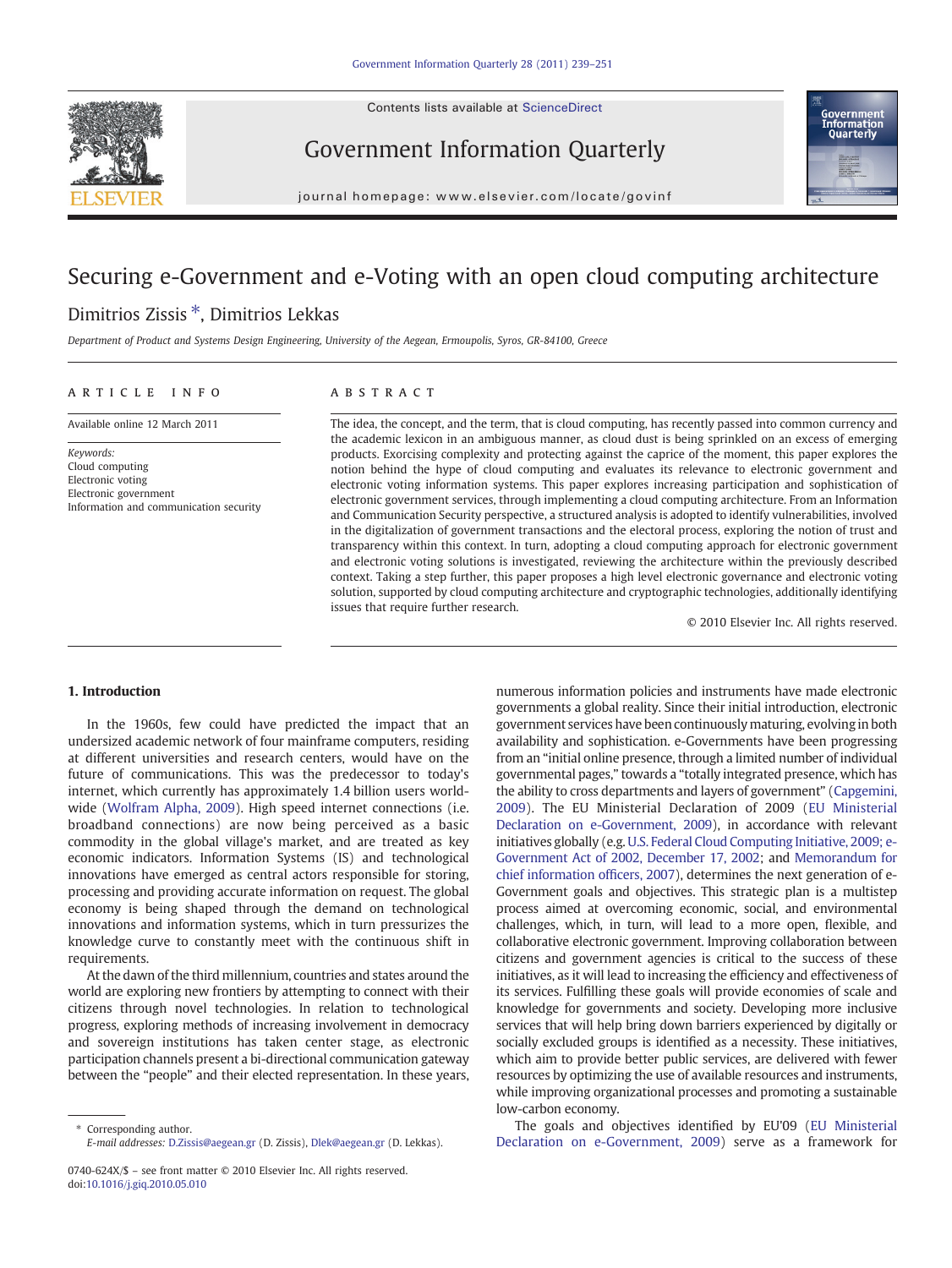achieving successful progression to the next generation of electronic governments. Fig. 1 represents the goals and objectives (soft goals) identified in the EU'09 initiative.

Following a goal-driven methodology, this paper is structured around accomplishing the main goals identified in the EU'09 initiative and relevant regulations, including the improvement of collaboration in e-Government through increasing business interoperability and citizen participation, while achieving the objectives of openness, flexibility, and sustainability. The first section of this paper introduces a new technology and operational model for Information Systems (IS), cloud computing, and systemically explores the benefits gained from its application to e-Government. In the following section, electronic voting is introduced as a critical element for improving citizen collaboration through increasing citizen participation in the decision making process. As security is identified as the main barrier to the wide deployment of electronic voting IS, the notion of security is investigated within this context. Following a deductive analysis and extensive literature review, a number of information security threats and vulnerabilities are documented, leading to specific design principles essentially incorporated in a proposed solution. The research methodology that is adopted towards achieving this goal is based on software engineering and information systems design approaches. The basic steps for designing the system architecture include the collection of requirements and the analysis of abstract functional specifications. The collection of requirements and related functions is based on reviewing existing regulatory frameworks, such as those published by the National Institute of Standards and Technology (NIST) and other organizations. A systematic analysis of cloud computing, once it is weighed against identified requirements, leads to the proposal of a high level electronic governance and electronic voting solution, supported by cryptographic technologies. Additionally this paper identifies issues related to cloud computing which require further research.

#### 2. Literature review

Several concepts that are used throughout the manuscript are discussed in this section, including electronic democracy, electronic voting and electronic participation. The first section of this paper then goes on to introduce a new technology and operational model for Information Systems (IS), cloud computing, and systemically explore the benefits gained from its application to e-Government.

#### 2.1. Introduction of terms electronic democracy and e-Voting

Since the publication of "the nerves of government" [\(Deutsch, 1963\)](#page-11-0), information and communication technologies (ICT) have been considered vital for political systems. Information and communication technologies were recognized to have tremendous administrative "potential" [\(Yildiz, 2007\)](#page-12-0), and ICTs could help create a networked structure for interconnectivity [\(McClure & Bertot, 2000\)](#page-11-0), service delivery [\(Bekkers & Zouridis, 1999](#page-11-0)), efficiency and effectiveness ([Heeks, 2001a,b\)](#page-11-0), interactivity ([DiCaterino & Pardo, 1996](#page-11-0)), decentralization, transparency [\(La Porte, De Jong, & Demchak, 1999\)](#page-11-0), and accountability [\(Ghere & Young,](#page-11-0) [1998; Heeks, 1998, 1999; McGregor, 2001\)](#page-11-0).

e-Government is defined as "utilizing the internet and the worldwide-web for delivering government information and services to citizens" (UN&ASPA—[United Nations/American Society for Public](#page-12-0) [Administration, 2002](#page-12-0)). In addition to the internet and the web, e-Government may also include using other ICTs such as "database, networking, discussion support, multimedia, automation, tracking and tracing, and personal identification technologies." ([Jaeger, 2003,](#page-11-0)



Fig. 1. Goals and objectives (soft goals) identified in the EU'09 initiative.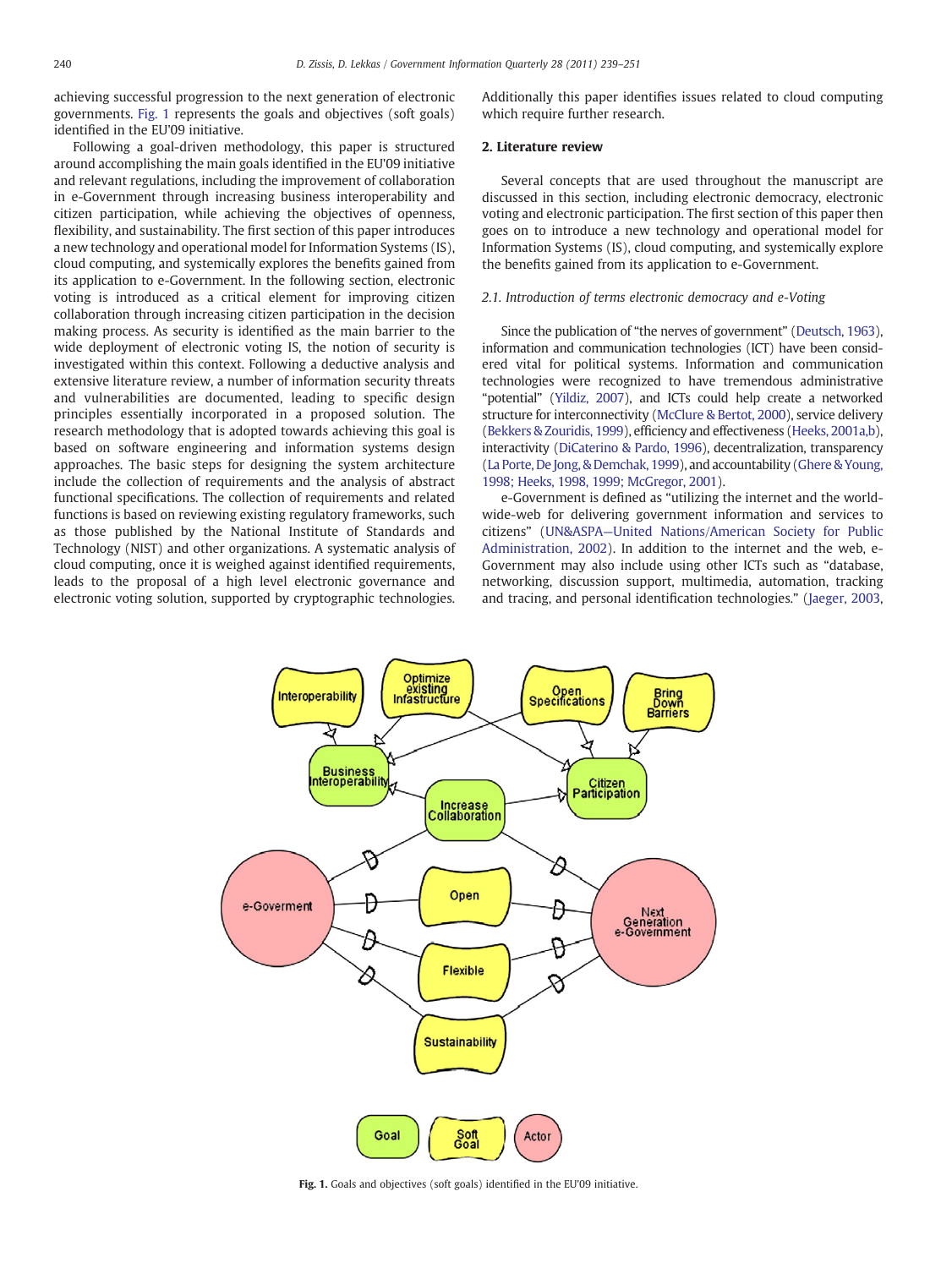p. 323). Electronic democracy is identified as the electronic representation of democratic processes [\(Von Lucke & Reinermann, 2004](#page-12-0)), which in turn are divided into three sub-processes ([Parycek, 2003](#page-11-0)):

- Acquisition of information,
- Formation of an opinion, and
- The decision itself.

Empowered by timely information and by deliberations of the discursive community, citizens may effectively participate in decision making processes, for example e-Referenda. The internet can be perceived as an evolution of current communication linkages between political representatives and citizens. The process of using ICT to engage the public in democratic processes is named electronic participation. e-Participation can be understood as technologymediated interaction, between the civil society sphere and the formal politics sphere and between the civil society sphere and the administration sphere [\(Clive Sanford, 2007](#page-11-0)). The task of e-Participation is to empower people with ICT so as to be able to act in bottom-up decision making processes, to make informed decisions, and to develop social and political responsibility. Therefore, e-Participation is a means of empowering the political, socio-technological, and cultural capabilities of individuals and affording people the opportunity to involve and organize themselves in the information society [\(Fuchs,](#page-11-0) [Bernhaupt, Hartwig, Kramer, & Maier, 2006](#page-11-0)).

It is apparent that the terms electronic democracy and electronic voting are interoperably linked. Electronic voting is a vital and indispensable aspect of electronic democracy. Electronic voting has the capacity to engage citizens in a wider spectrum than what is currently available in a conventional electoral process. Electronic voting (e-Voting) provides citizens with a means to express their timely opinion on civil affairs involving, for example, legislation, election of representatives, etc. Currently, a universally acceptable definition for e-Voting is lacking. The term is being ambiguously used for a variety of IS with a wide spectrum of tasks, ranging from vote casting over electronic networks to electronic voter registration.

In general, two main types of e-Voting can be identified [\(Buchsbaum, 2004\)](#page-11-0):

- e-Voting: Voting is physically supervised by representatives of governmental or independent electoral authorities (e.g. electronic voting machines at polling stations or municipal offices, or at diplomatic or consular missions abroad); and
- Remote e-Voting: Voting is within the voter's sole influence, and is not physically supervised by representatives of governmental authorities (e.g. voting from one's own or another person's computer via the internet (i-voting), by touch-tone telephones, by mobile phones (including SMS), or via Digital TV, or at public openair kiosks — which themselves are venues and frames for different machines, such as PCs or push-button voting machines, with or without smart card readers).

In this paper, the term e-Voting is used to represent remote electronic voting performed within the voter's sole influence (remote internet voting).

Despite controversies surrounding e-Voting, electronic voting systems are gradually replacing traditional paper-based ones, in many countries. Numerous governments are currently in the process of evaluating electronic voting solutions. They are holding a succession of trials and pilots to determine the benefits and drawbacks offered by their deployment. Electronic voting enables citizen deliberation, by providing a method for efficiently expressing timely opinion on matters of state, thus improving citizen's participation in the democratic processes. e-Voting provides a macroeconomic, cost-efficient method for increasing election accuracy and efficiency. Additionally, by escalating usability and accessibility, these Information Systems aim at increasing transparency and openness in democracy.

As an increasing number of countries and states consider implementing e-Voting systems, electronic voting security has become an all important issue, as concerns over privacy and confidentiality issues are often raised. It is a common fact that backend computers are already an integral part of almost all elections held internationally. Even in countries not officially exploring electronic voting, back end computer systems are most possibly introduced at some stage of the electoral process, either for ballot counting or for voter list generation. These back-end "uncertified" computers hold more dangers than an efficiently designed and protected electronic voting system. e-Government and e-Voting IS's handle an immense amount of critically sensitive information, which requires the preservation of data confidentiality, integrity, and availability, at all costs. Additionally, system security should guard the principles of authenticity and uniqueness of data, and implement non-repudiation of communications. Novel solutions are constantly explored to counteract these imminent threats.

#### 2.2. Cloud computing

Throughout computer science history, numerous attempts have been made to shift users from computer hardware needs and from time-sharing utilities envisioned in the 1960s and the network computers of the 1990s to the commercial grid systems of more recent years. This abstraction is steadily becoming a reality as a number of academic and business leaders in this field of science are spiraling towards cloud computing. Cloud computing is an innovative IS architecture, visualized as what may be the future of computing, a driving force demanding from its audience to rethink their understanding of operating systems, client server architectures, and browsers.

Cloud computing is a model for enabling convenient, on-demand network access to a shared pool of configurable computing resources, (e.g., networks, servers, storage, applications, and services) that can be rapidly provisioned and released with minimal management effort or service provider interaction [\(National Institute of Standards and](#page-11-0) [Technology \(NIST\), 2009](#page-11-0)). The name cloud computing was inspired by the cloud symbol that is often used to represent the internet in flow charts and diagrams. A distinct migration to the clouds has been taking place over recent years with end users maintaining a growing number of personal data, including bookmarks, photographs, music files, etc. on remote servers accessible via a network.

Cloud computing is empowered by virtualization technology, a technology that actually dates back to 1967, but that for decades was available only on mainframe systems. In its quintessence, a host computer runs an application known as a hypervisor; this application creates one or more virtual machines, which simulate physical computers so faithfully, that the simulations can run any software, from operating systems, to end-user applications [\(Naone, 2009](#page-11-0)). The software "supposes" it has physical access to a processor, network, and disk drive. Virtualization is a critical element of cloud implementations and is used to provide the essential cloud characteristics of location independence, resource pooling, and rapid elasticity (explained in detail in the following section). Differing from traditional network topologies (e.g. a client server), cloud computing is able to offer flexibility and alleviate traffic congestion issues.

At a low level, a hardware layer, a number of physical devices, including processors, hard drives and network devices, are located in data centers, independent from geographical location, which are responsible for storage and processing needs. The combination of software layers, the virtualization layer, and the management layer allows for the effective management of servers. The virtualization layer allows a single server to host many virtual servers, each of which can operate independently of the others. The management layer monitors traffic and responds to peaks or drops with the creation of new servers or the destruction of non-necessary ones.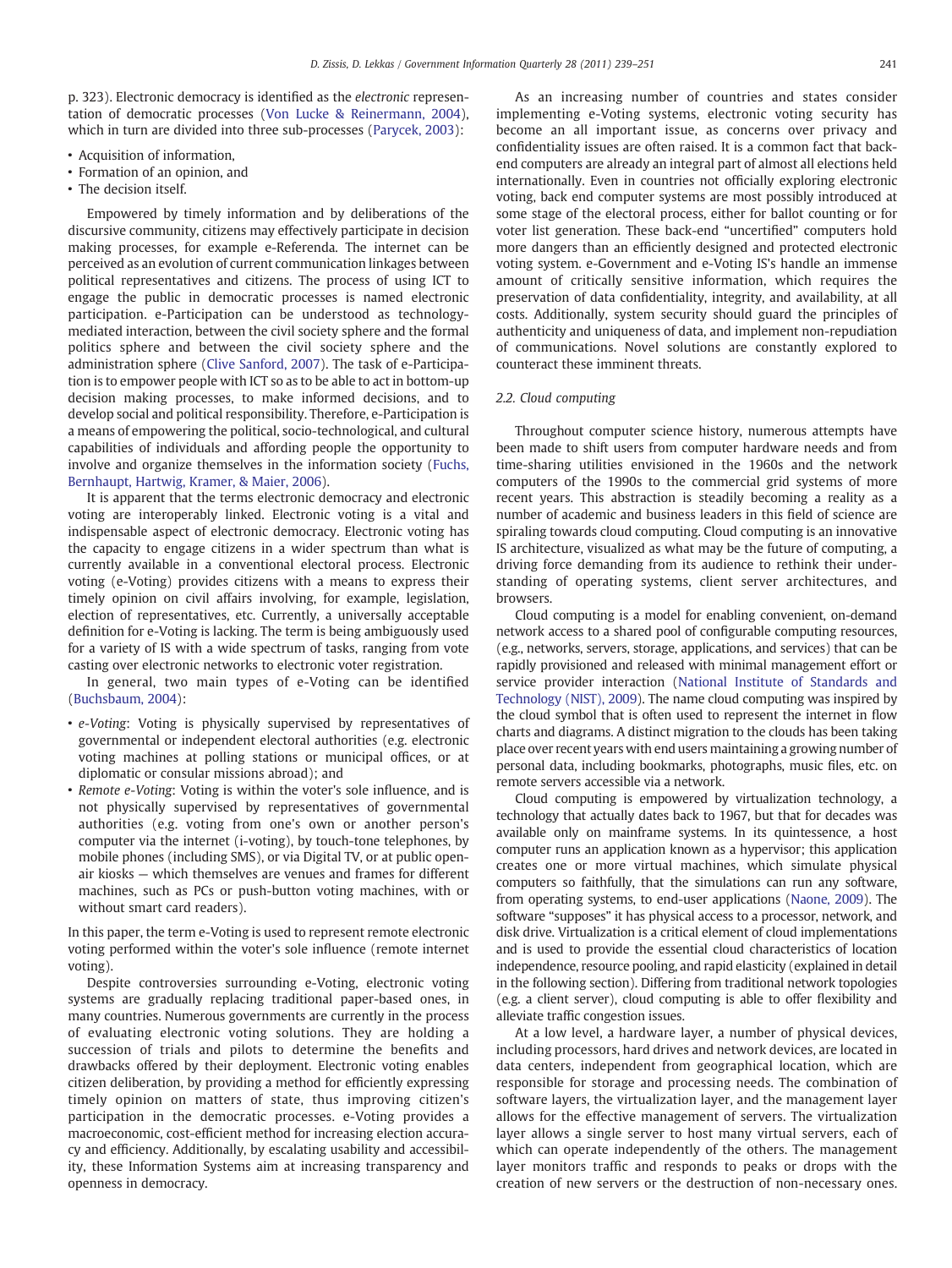Beyond the software layers are the available service models, which are:

- 1) Infrastructure as a Service (IaaS). IaaS provides the consumer with the capability to provision processing, storage, networks, and other fundamental computing resources, and allows the consumer to deploy and run arbitrary software, which can include operating systems and applications.
- 2) Platform as a Service (PaaS). PaaS provides the consumer with the capability to deploy consumer-created or acquired applications, which are produced using programming languages and tools supported by the provider, onto the cloud infrastructure.
- 3) Software as a Service (SaaS). SaaS provides the consumer with the capability to use the provider's applications running on a cloud infrastructure. The applications are accessible from various client devices, through a thin client interface, such as a web browser (e.g., web-based email).

Four deployment models have been identified for cloud architecture solutions and are described below.

- 1) Private cloud. The cloud infrastructure is operated for a private organization. It may be managed by the organization or a third party, and may exist on premise or off premise.
- 2) Community cloud. The cloud infrastructure is shared by several organizations and supports a specific community that has communal concerns (e.g., mission, security requirements, policy, and compliance considerations). It may be managed by the organizations or a third party, and may exist on premise or off premise.
- 3) Public cloud. The cloud infrastructure is made available to the general public or a large industry group and is owned by an organization selling cloud services.
- 4) Hybrid cloud. The cloud infrastructure is a composition of two or more clouds (private, community, or public) that remain unique entities, but are bound together by standardized or proprietary technology that enables data and application portability (e.g., cloud bursting for load-balancing between clouds) [\(NISp & Peter](#page-11-0) [Mell, 2009](#page-11-0)).

Cloud computing is viewed as one of the most promising technologies in computing today, inherently able to address a number of issues. A number of key characteristics of cloud computing have been identified [\(Sun Microsystems, 2009; Reese, 2009; NISp and Peter](#page-11-0) [Mell, 2009; Buyya, Yeo, & Venugopal, 2008; Buyya, Yeo, Venugopal,](#page-11-0) [Broberg, & Brandic, 2009; Peter Mell, 2009](#page-11-0)):

- 1) Flexibility/elasticity. Users can rapidly provision computing resources, as needed, without human interaction. Capabilities can be rapidly and elastically provisioned, in some cases automatically, to quickly scale out or up.
- 2) Scalability of infrastructure. New nodes can be added or dropped from the network as can physical servers, with limited modifications to infrastructure set up and software.
- 3) Broad network access. Capabilities are available over the network and accessed through standard mechanisms that promote use by heterogeneous platforms (e.g., mobile phones, laptops, and PDAs).
- 4) Location independence. There is a sense of location independence, in that the customer generally has no control or knowledge over the exact location of the provided resources.
- 5) Reliability. Reliability improves through the use of multiple redundant sites, which makes cloud computing suitable for business continuity and disaster recovery.
- 6) Economies of scale and cost effectiveness. Cloud implementations, regardless of the deployment model, tend to be as large as possible in order to take advantage of economies of scale. Large cloud deployments can often be located close to cheap power stations and in low-priced real estate in order to lower costs.
- 7) Sustainability. Sustainability comes about through improved resource utilization, more efficient systems, and carbon neutrality.
- 8) Open free software. The need for openness and interoperability is a driving force for designing and implementing cloud infrastructures, and for moving towards open source software solutions. The massive scale of many clouds, combined with the need for many software licenses, encourages the use of free software in the development of cloud architectures. To prevent vendor lock-in, open APIs, open data formats, and standards implemented through open-source reference models are vital requirements.
- 9) Advanced security technologies. Cloud implementations often contain advanced security technologies, which are mostly available due to the centralization of data and universal architecture. The homogenous, resource-pooled nature of the cloud enables cloud providers to focus all of their security resources on securing the cloud architecture. At the same time, the automation capabilities within a cloud, combined with the large focused security resources, usually result in advanced security capabilities.

Maintaining a perspicacious vision is essential in a field that is evolving exponentially. Cloud computing is not a panacea and many believe it to be little more than market-driven hype. Cautiousness is necessary, so as not to be carried away by the caprice of the moment. In its quintessence, cloud computing has the capability to address a number of identified deficiencies of traditional architectures. Progress requires its audience to rethink their understanding of solid notions such as, the network and personal computers.

# 3. Meeting the first goal-increasing collaboration between agencies and federal institutions

Public sector processes are often regarded as problematic, as concerns are expressed of delay, mismanagement, and dysfunctionality, all of which contribute to the inefficiency of public services. The explosion of the internet and the rapid e-Government push brought many of these problems online. Diversity of tools and data formats between agencies and business partners led to the degeneration of data quality and accuracy used in transactions with e-Governments. In addition, the variety of tools employed deteriorated cooperation and generated cross-agency collaboration barriers. Research has shown that these selections also took their toll on end users, as usability of public services declined through their diversity and complexity ([Wimmer, 2002; Verdegem & Verleye, 2009](#page-12-0)). There is a growing expectation from citizens and businesses for their governments to be more open, flexible, and collaborative. ICT has reached a level of impact that goes well beyond technological boundaries; it is identified as an important enabler capable of delivering policy goals across different sectors, widening collaboration, increasing administrative efficiency and effectiveness, and bridging social diversities. Electronic government policies need to contribute to making the benefits of ICT reach the people, by providing more feasible and efficient solutions that improve citizen, intergovernmental and business access to information, and services by supporting interoperability and collaboration. A systemic approach is required, which will ensure interoperability by implementing standards which enable cooperation, while supporting these attempts by incorporating into the country's legal system suitable measures relating to ICT.

Recently, the U.S. federal cloud computing initiative was published, which is a service oriented approach, whereby common infrastructure information and solutions can be shared across the U.S. government [\(National Institute of Standards and Technology \(NIST\),](#page-11-0) [2009\)](#page-11-0). The overall objective is to create a more agile federal enterprise using cloud computing architecture by which services can be reused and provisioned on demand to meet business needs. This endeavor can be viewed as an opening step into computing clouds, which is primarily focused on applications dealing with less sensitive data.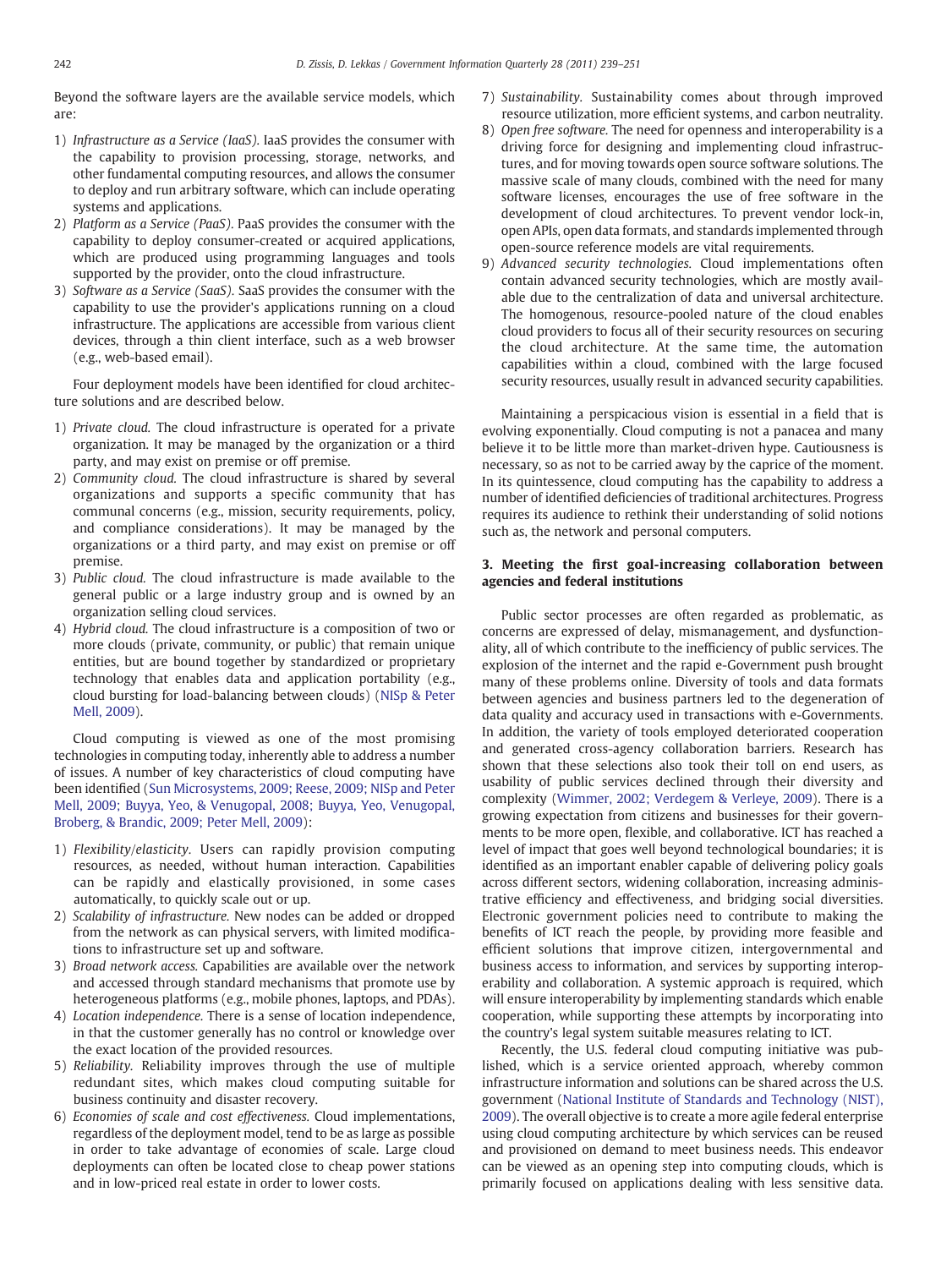These initiatives hold the capacity to expand into the building blocks of a universal e-Government solution supported by cloud infrastructure, whereby computing resources and tools can be uniformly shared between agencies and citizens while increasing participation.

The U.S. federal cloud computing initiative provides a high-level overview of the key functional components for cloud computing services for the government.

- Citizen adoption (Wikis, blogs, social networking, collaboration and participatory tools)
- Government productivity (email/IM services, office automation etc.)
- Government enterprise applications (business applications, core mission applications, and legacy applications)

As initiatives across the globe are attempting to improve organizational processes and cooperation between federal institutions and businesses, it is crucial to unify tools and infrastructure into a common platform. Cloud computing offers an operational model that can digitally amalgamate geographically remote data centers into a common infrastructure, providing a principal gateway to government related services and data. Cloud computing leverages existing infrastructure and provides public services while using fewer resources, reducing carbon emissions, and contributing to wider carbon-reduction targets.

Federal institutions adopting a cloud computing operating model benefit from the concentration of data; centralization leads to greater consistency and accuracy. Unifying remote data centers into a universal solution overcomes problematic issues of data consistency, (federal agencies maintaining out-dated archives, several data formats in use etc.). The risks that are involved with the adoption of proprietary software and data formats for the long term survival of data are enormous. The adoption of proprietary standards and software models, which lock data into a specific model, can jeopardize system security, privacy, and interoperability. The creation of a truly competitive computing marketplace that allows for portability and easy switching between providers requires a triumph of open APIs, open data formats, and standards that are implemented through open-source reference models ([Wardley,](#page-12-0) [Goyer, & Barcet, 2009](#page-12-0)).

The centralization of data and application solutions holds the capacity to provide additional tools, thereby enhancing timely communications and control. Reducing the time required to access both data and applications, not only across the federal structure but also between business partners, generates stronger collaboration. Leveraging existing remote infrastructures into a common IS reduces installation and monitoring time and expenses, and focuses on improving quality. By centrally managing, developing, implementing, and assessing IS's costs can be amortized across the federal structure.

It is imperative to follow a methodological framework for the assessment and analysis of electronic government proposals, as there are many technical, organizational, and institutional elements to be considered. This paper adopts a framework proposed by [Montagna](#page-11-0) [\(2005\),](#page-11-0) which enhances previous works done by several scholars, that allows determining whether proposed initiatives are suitable for governmental action and determines the benefits provided in a multidimensional approach. This framework also evaluates initiatives regarding the dimensions characterizing e-Government actions, products (Table 1), time (Table 2), distance [\(Table 3\)](#page-5-0), interactions [\(Table 4](#page-5-0)), and procedures.

Adopting a cloud infrastructure for electronic government presents a number of business drivers.

1) Performance. The cloud computing model increases cross-agency collaboration, as tools and data can be deployed upon demand, reducing any additional overhead. Business and citizen related

Table 1

An evaluation of cloud computing in relation to electronic government.

| Performance<br>criteria | Product                                                                                      |
|-------------------------|----------------------------------------------------------------------------------------------|
| Efficiency              | -Provides uniform access to data and applications                                            |
| Effectiveness           | -Improves data quality                                                                       |
|                         | -Improves quality of services                                                                |
| Strategic               | -Provides uniformity of solution                                                             |
| henefits                | -Introduces new services                                                                     |
|                         | -Integrates existing infrastructure deployments                                              |
| Transparency            | -Constant evaluation and control of services and application<br>usage, reduction of expenses |

tasks can benefit from increased computational resources, available due to the elasticity of cloud computing services. The architectural characteristics can support the deployment of additional "citizen to citizen" and "business to business" tools, which can increase participation and electronic governance performance. The centralization of data, improves data quality and availability, increasing the efficiency of related business processes.

- 2) Cost efficiency. Cloud computing proposes many cost effective gains and business drivers. Cloud computing deployments benefit from economies of scale, as purchasing hardware is performed in a large scale and data centers can be deployed at geographical locations, with lower overheads, (such as real estate, electricity, etc.). Due to the elasticity of services provided, energy efficiency and power savings reduce overall expenditure. The cost of human resources may additioally be reduced, as it will not be required for all agencies to staff technical teams and powerful management automation characteristics can alleviate the load put on administrative teams. Furthermore, the use of open source software solutions can minimize costs, which, in turn, can reduce the need for multiple licenses in the cloud.
- 3) Scalability. In addition to cloud infrastructure's ability to scale to demand, either horizontally or vertically though virtualization, hardware servers can be added to the infrastructure in a complex free manner.
- 4) Resiliency and business continuity. Deploying data centers at multiple geographical locations – often referred to as availability zones – guarantees availability of services, if a specific data center fails. In the instance of a disaster, sophisticated network rerouting ensures business continuity.
- 5) Maintainability. Centralization of IT infrastructure simplifies monitoring and maintenance tasks.
- 6) Security. The cloud computing model provides a plethora of information and communication security benefits, including centralization and unification of the security infrastructure.

## 4. Achieving the second goal: Increasing citizen participation by enabling secure electronic voting

This section explores increasing citizen participation in governance by enabling electronic voting. As electronic voting security is essentially identified as the main barrier to the wide deployment of electronic

## Table 2

An evaluation of cloud computing in relation to electronic government from the perspective of "time".

| Performance criteria Time           |                                                                                                                                                  |
|-------------------------------------|--------------------------------------------------------------------------------------------------------------------------------------------------|
| Efficiency                          | -Reduces time required to access applications and data<br>-Reduces time required for installations and modifications<br>-Reduces monitoring time |
| Effectiveness<br>Strategic benefits | -Applications and resources available on demand<br>-Timely opinion and expression                                                                |
| Transparency                        | -Possibility of real time cooperation across agencies<br>-Timely control                                                                         |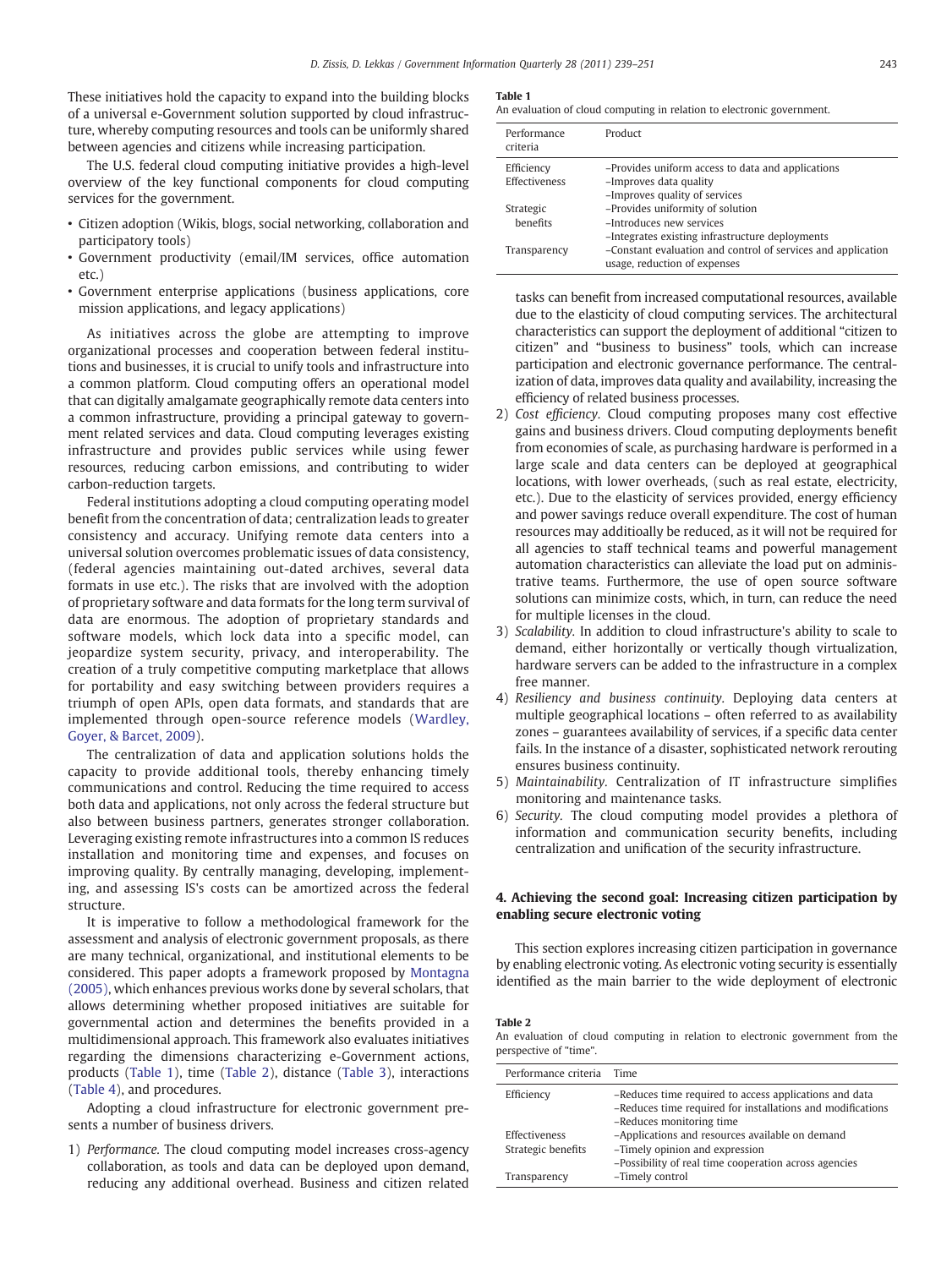# <span id="page-5-0"></span>Table 3

An evaluation of cloud computing in relation to electronic government from the perspective of "distance".

| Performance<br>Criteria | Distance                                                                                                                                                                                                                                                     |
|-------------------------|--------------------------------------------------------------------------------------------------------------------------------------------------------------------------------------------------------------------------------------------------------------|
| Efficiency              | -Overcomes geographical difficulties<br>-Crosses agency and boundaries cooperation<br>-Reduces distribution and delivery cost<br>-Improves data quality due to centralization and uniformity<br>-Improves data accuracy due to centralization and uniformity |
| <b>Effectiveness</b>    | -Improves communication and interaction                                                                                                                                                                                                                      |
| Strategic benefits      | -Introduces new services independent of geographical<br>location<br>-Hybrid centralization                                                                                                                                                                   |
| Transparency            | -Access services and data independently from geographical<br>location                                                                                                                                                                                        |

voting IS, the notion of security is investigated within this context. Following a deductive analysis and extensive literature review, a number of information security threats and vulnerabilities are documented, leading to specific design principles essentially incorporated in a proposed solution, along with recommendations of considerations that can assist in reducing these threats and vulnerabilities

#### 4.1. Increasing citizen participation with cloud computing

Cloud computing has the capability to evolve beyond meeting the business needs of e-Government agencies and towards providing to numerous identified e-Citizens related shortages. In the 1960s John McCarthy, speaking at the MIT Centennial, stated that computation may someday be organized as a public utility "Cloud computing is a reincarnation of the computing utility of the 1960s but is substantially more flexible and larger scale than systems of the past", says Google executive and internet pioneer Vint Cerf. The vision of computing, offered to all, when paired with initiatives such as e-Inclusion and One Laptop Per Child, presents an opportunity to overcome economic disparities and geographical differences in society, steering towards an all-inclusive digital e-Citizen platform.

The appearance of cloud computing demands that we rethink our current understanding of personal computers, operating systems, and network architectures. Clusters of web servers assembling, conjuring clouds of massive computational resources, could inevitably one day meet all individuals' needs. The opportunities for e-Government are enormous, and providing a personalized online desktop system, which would be accessible via a "web browser" or a custom-made operating system, is just around the corner. Barriers to the wide adoption of e-Government solutions may be abolished all together, as purchasing hardware to upgrade a personal computer to meet with growing requirements may one day be a remnant of the past, as all computational needs could be met through a "dumb" terminal over a

#### Table 4

An evaluation of cloud computing in relation to electronic government from the perspective of "interactions".

| Performance criteria | Interaction                                            |
|----------------------|--------------------------------------------------------|
| Efficiency           | -Reduces deployment cost                               |
|                      | -Reduces interaction costs                             |
|                      | -Increases cooperation                                 |
|                      | -Increases participation                               |
| <b>Effectiveness</b> | -Generates relationships                               |
|                      | -Enhances accessibility                                |
| Strategic            | -Builds new communication and operation channels       |
| benefits             | -Offers more information and increases the accuracy of |
|                      | information available                                  |
| Transparency         | -Promotes active participation                         |
|                      | -Breaks down barriers                                  |

network. Clouds can enhance electronic participation by providing the means for wider citizen involvement, bringing down barriers experienced by digitally or socially excluded groups.

Cloud computing provides a single access point towards a gateway of interaction with government information, personal information and government representatives, presented through an online desktop application for all citizens. Through SaS, a surplus of applications can be provided, including social networking and collaboration tools, cryptographic functions, electronic voting functions, information services, email, etc., thereby linking supportive infrastructure with services supplied.

### 4.2. The importance of enabling secure e-Voting

An abundance of global initiatives are focusing on increasing citizen–government collaboration. Collaboration in this context is defined as a recursive process where citizens and federal institutions cooperate in an intersection of common goals. To achieve this goal, mechanisms for effective citizen participation are constantly being explored "in order to complement the know-how of government employees with the expertise and intelligence of the people" [\(Open](#page-11-0) [Government Iniative, 2009](#page-11-0)).

As e-Government solutions meet the initial needs of information acquisition and formation of an opinion, a shift of focus is occurring towards the next aim of e-Democracy: expression of opinion. What is currently lacking from most electronic government information systems is the capacity to support effective citizen participation in the decision making process, beyond the electronic implementation of traditional bureaucratic services. Voting represents the most vital citizen participation process in democracy; it can inherently facilitate the expression of general will. Enabling secure electronic voting strengthens electronic democracy, as it targets increasing deliberation in a bottom up method. The ultimate goal for all e-Government attempts is the digitization of this process, so as to offer citizens a timely, locationindependent, and transparent means of participation in governance.

Electronic voting is envisioned as having the capacity to introduce many advantages to the electoral process, which include widening access to the voting process for people with disabilities, increasing turnout, reducing time and cost of elections, and providing a more reliable service [\(Council of Europe, Committee of Ministers, 2004](#page-11-0)). Remote electronic voting offers the same advantages as (poll-site) electronic voting while adding ([Riera & Brown, 2003](#page-11-0)) cost reductions due to economies of scale and increased participation due to voter geographic independence.

The security aspect in the context of the electoral process is referred to as one of the most important constraints in the adoption of electronic voting systems. The Caltech-MIT Voting Technology Project states: "Security is as important as reliability in guaranteeing the integrity of the voting process and public confidence in the system. Losing confidence in elections means losing confidence in our system of government." [\(MIT, 2001\)](#page-11-0). The [e-Government Act of 2002](#page-11-0) recognized the importance of information security to the economic and national security interests of the United States. Fuelling concerns, a report published by a panel of IT security experts, which reviewed the SERVE Interent Voting System, concluded that given the state of the internet and PC hardware, vulnerabilities existed that could not be overcome, so the deployment of e-Voting should be aborted [\(Jefferson, Rubin, Simons, & Wagner, 2004\)](#page-11-0).

A vulnerability is a weakness in an IS system that can be exploited by an attacker interested in penetrating a system. IS security blocks threats on a system by controlling a vulnerability; this is a defensive measure that reduces or eliminates a given vulnerability. Although a single security mechanism is generally insufficient as no control must be considered a gold standard, a layered solution is able to control a plethora of vulnerabilities. Security mechanisms (defenses) need to be layered so that compromise of a single security mechanism is insufficient to compromise an entire host or network; this is referred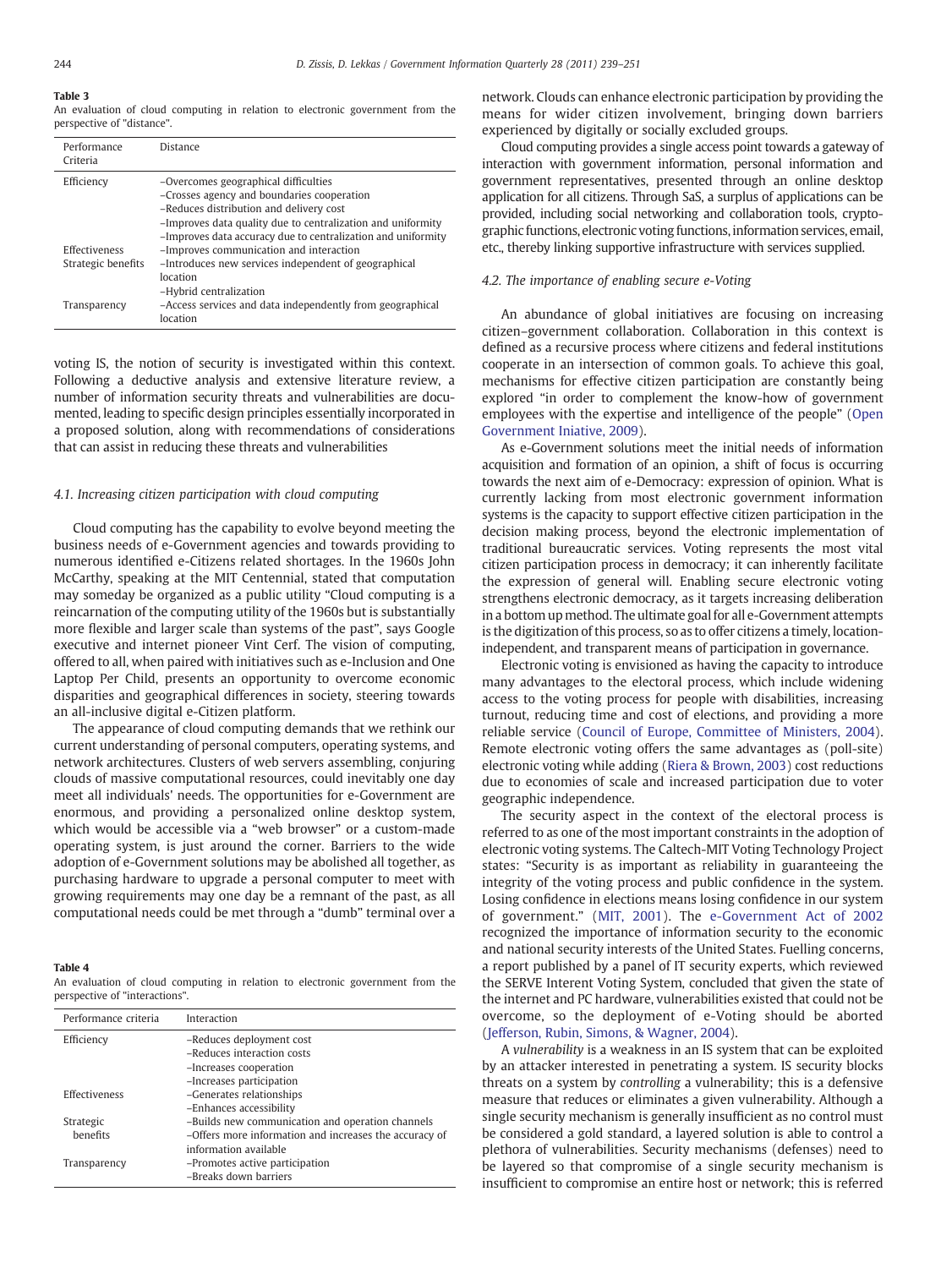to as Defense in Depth. A number of controls and countermeasures have been regulated by NIST, specifically for the protection of federal information systems. The e-Government Act 2002 (the full title for which is the Federal Information Security Management Act of 2002 (FISMA)), tasked NIST with responsibilities for standards and guidelines, including the development of guidelines, the recommendation of types of information and information systems to be included in each category, and the recommendation of minimum information security requirements (i.e., management, operational, and technical controls) for information and information systems in each category [\(NIST SP 800-53, 2008; NIST SP 800-53A, 2008; NIST SP 800-59,](#page-11-0) [2003\)](#page-11-0).

Electronic voting security includes a wide spectrum of fields, procedures, issues, and actors which are relative to the technological approach taken. It effectively relates to the procedures and standards that are put into place to overcome technological security shortcomings ([Mohen & Glidden, 2001; Williams, 2004; Xenakis, 2004](#page-11-0)). Decisions made regarding system characteristics and elements are crucial to the success of such systems and guide design through the implementation of the identified technologies. Ultimately, the identified security requirements and selected security controls are introduced to the standard systems' engineering process to effectively integrate the security controls with the information systems' functional and operational requirements, as well as other pertinent system requirements (e.g., reliability, maintainability, supportability) [\(NIST Special Publication 800-60, 2008](#page-11-0)).

Currently, a number of cryptographic schemes attempt to provide a sense of security in e-Voting. Cryptographic protocols provide an opportunity to generate trust between involved parties of an election. Because it deals with the integrity, confidentiality, and authenticity of communications and data, cryptography is a crucial element in the overall system security. Unfortunately, a wide number of threats to e-Voting security can circumvent cryptographic solutions before they have been applied. With traditional hardware and software architectures, a malicious payload on a voting client can modify the voter's vote, without the voter or anyone else noticing and regardless of the kind of encryption or voter authentication in place. Essentially, because the malicious code can do its damage before the encryption and authentication is applied to the data, the malicious module can then erase itself after doing its damage so that there is no evidence and no way to detect the fraud. Although strong encryption is a very powerful tool for addressing issues of integrity, confidentiality and authenticity, additional technological implementations are required to address availability issues and enhance overall computer security.

#### 4.3. Identification of security requirements for electronic voting

e-Voting security is in effect a matter of trust. Deconstructing the perception of trust within the context of e-Voting IS leads to the formation of a framework for generating and maintaining the necessary security properties. Essentially, software is believed to be "trusted" if the source code has been rigorously developed and analyzed, both of which give us reason to believe that the code does what it is expected to do and nothing more. Within the boundaries of e-Voting, a trusted IS needs to address the issues of:

- Ensuring that the voter is provided with the means to cast his or her vote.
- Ensuring that the voter is prevented from casting more than one valid vote.
- Ensuring that the cast ballot is confidential in the sense of not being linked to the voter who cast it.
- Ensuring that the vote may not be changed or faked.
- Ensuring that votes are not lost.
- Ensuring that no votes are entered that have not been cast by authorized voters.

Breaking down the concept of security and sequentially mapping requirements to key trust characteristics, generates a list of requirements and vulnerabilities, which must be controlled by a proposed solution.

- 1) Availability refers to the property of a system being accessible and usable upon demand by an authorized entity. System availability includes a system's ability to carry on operations even when some authorities misbehave. The system must have the ability to continue operations, even during a security breach. In the context of e-Voting systems, this property refers to legitimate voters provided with the means to cast their vote. Safeguarding this security requirement denotes implementing the technological solutions to protect the system against network attacks, which would make the system unavailable to end users.
- 2) Confidentiality refers to only authorized parties or systems having the ability to access protected data. In the context of elections it refers to data and voter preferences remaining private. An election is private, if neither the election authorities nor anyone else can link any ballot to the voter who cast it, and no voter can prove that he or she voted in a particular way.<sup>1</sup>
- 3) Integrity refers to data and system precision, accuracy, and consistency. Votes must be recorded correctly and safeguards must ensure that votes cannot be modified, forged or deleted, without detection. In elections, all data involved in entering and tabulating votes must be tamperproof. Reliability is fundamental, as it means that an election system should work robustly, without the loss of any votes, as well as dependably and accurately. Integrity refers to the system, data, and to personnel. People involved in developing, operating, and administering electronic voting systems must be of unquestionable integrity.
- 4) Authenticity refers to the assurance that the involved data, transactions, communications, and/or documents (either electronic or physical) are genuine. It is also important for authenticity to validate that both parties involved are who they claim to be. In elections it is vital that only registered voters are permitted to cast a vote. The voting must be protected from external reading during the voting process. Voter identity and preferences must be kept secret.
- 5) Accountability refers to information, selectively kept and protected, so that actions affecting security can be traced back to the responsible party (audit). Corrupt voters or personnel may attempt to modify votes, the voting count, or the system. Also related to accountability is system disclosure, which refers to system software, hardware, microcode, and any custom circuitry being open for random inspection and documentation at any time, despite cries for secrecy from the system vendors. The property of permitting an external auditing entity, but also a voter, to verify that votes have been counted correctly, is crucial. All internal operations must be monitored, without violating voter confidentiality, and all operator authentication operations must be logged.

Together, availability, confidentiality, integrity, authenticity, and accountability refer to safeguarding a system against the threats listed in [Table 5](#page-7-0).

# 4.4. Proposed solution

In the field of computer and network security the principle of the weakest link is often quoted. This principle states that overall system security cannot be stronger than its weakest link. As security is often viewed as a chain, a single breaking point will crumple its efficiency. An intruder must be expected to use any available means of

 $1$  An important confidentiality issue is the concern of coercion and prevention of vote buying ensured by an e-voting system. Although solutions seem to have the ability to address this issue, it is out of the scope of this paper and is not addressed. Coercion must be addressed at an application and procedure level.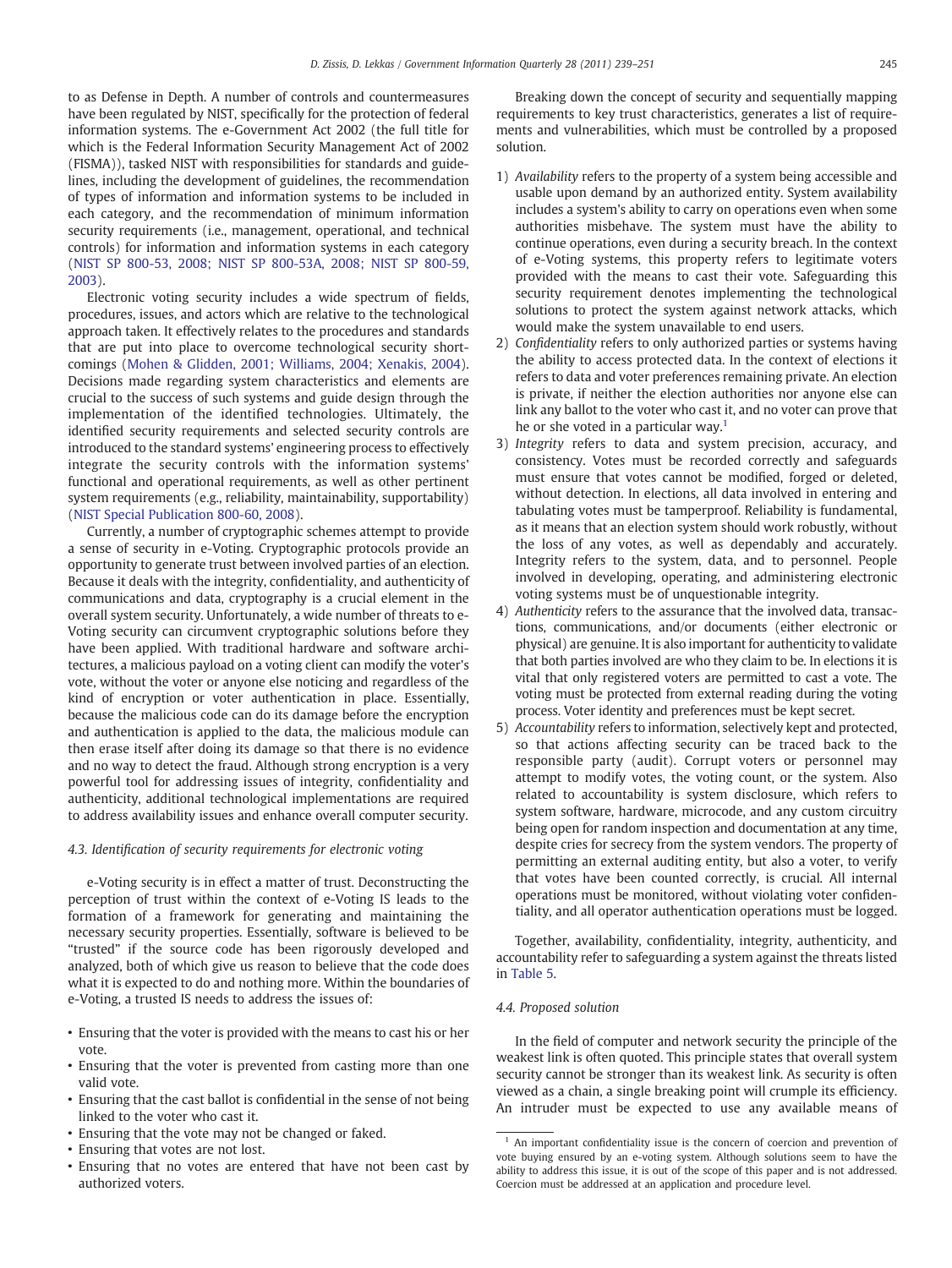#### <span id="page-7-0"></span>Table 5

Protecting availability, confidentiality, integrity, authenticity, and accountability of a system refer to safeguarding against the threats listed in this table.

|                           | Availability | Confidentiality | Integrity | Authenticity | Accountability |
|---------------------------|--------------|-----------------|-----------|--------------|----------------|
| Connection flooding       | X            |                 |           |              |                |
| <b>DDOS</b>               | X            |                 |           |              |                |
| DNS attack                | X            |                 | X         |              |                |
| Eavesdropping             |              | X               |           | X            |                |
| Exposure within network   |              | X               |           |              |                |
| Falsification of messages |              |                 | X         |              |                |
| Hardware interception     | X            | X               | X         |              | X              |
| Hardware modification     | X            | X               | X         |              | X              |
| Hardware substitution     | X            | X               | X         |              | X              |
| Impersonation/spoofing    |              |                 | X         | X            |                |
| Malicious code on client  | X            | X               | X         |              |                |
| Man in the middle-Replay  |              | X               | X         | X            |                |
| Misdelivery               |              | X               |           |              |                |
| Software modification     |              |                 |           |              |                |
| EasterEggs                |              | X               | X         |              | X              |
| <b>Information leaks</b>  |              | X               | X         |              | X              |
| Logic bombs               |              | X               | X         |              | X              |
| Trojan horse              |              | X               | X         |              | X              |
| Virus                     |              | X               | X         |              | X              |
| Trapdoors                 |              | X               | X         |              | X              |
| Session hijacking         |              | X               |           | X            |                |
| Software deletion         |              | X               | X         |              |                |
| Software theft            |              | X               |           |              | X              |
| Traffic flow analysis     |              | X               |           |              |                |
| Traffic redirection       | X            |                 |           | X            |                |
| Wiretapping               |              | X               | X         |              |                |

penetration and shall attack a system at its most vulnerable point. The client's personal computer is identified as the weakest point in an e-Voting environment [\(Jefferson et al., 2004; Gritzalis, 2002; Cranor,](#page-11-0) [2003\)](#page-11-0). Voters' home computers are most likely to be less defended than corporate ones, as they often run outdated virus protection systems, misconfigured firewalls, unpatched operating systems, and contain numerous applications from various vendors, making these machines especially susceptible to malicious attacks. The NIST guide to "Enterprise Telework and Remote Access Security guide for Federal IS" [NIST SP 800-46 \(2009\)](#page-11-0) states that the primary threat against most telework client devices is malware, including viruses, worms, malicious mobile code, Trojan horses, rootkits, and spyware. Election integrity is closely related to the integrity of the terminal over which the voters vote is cast [\(Gritzalis, 2002\)](#page-11-0).

A number of requirements have previously been proposed to guard the integrity of the client's terminal [\(Gritzalis, 2002\)](#page-11-0):

- Users should administer the system only from specific terminals, within a predefined time window, using a combination of strong authentication means, such as biometrics or smart cards.
- The minimum necessary software and hardware components should be installed on the host of the voting system.
- The maximum possible level of operating system security enhancement should be applied to all machines of the voting system.

Additionally, the NIST guide to enterprise telework and remote access for Federal Information Systems states that, "telework client devices should have the same local security controls as other client devices in the enterprise — OS and application security updates applied promptly, unneeded services disabled, antimalware software and a personal firewall enabled and kept up-to-date, etc" ([NIST 800-](#page-11-0) [46,](#page-11-0) p. 4-2).

This paper proposes enabling electronic vote casting by minimizing threats through offering "desktop as a service" (a container of a collection of virtual objects, software, hardware, configurations etc., residing on the cloud, used by a client to interact with remote services). Leveraging existing infrastructure into a dynamically responsive cloud overcomes several deficiencies of traditional implementations. Providing citizens with "hardened" operating systems (OS), on a bootable read-only removable media, with preconfigured cloud access client software, eliminates a plethora of threats. A user can bypass loading a PCs vulnerable OS by inserting a preconfigured OS on removable media, thereby overstepping both compromise and threat. Authenticating a client over a secure channel, for a time-limited session required to perform vote casting, provides a control to a severe vulnerability.

Cloud computing places the user's terminal within the systems' "security perimeter", which is maintained, updated, and monitored by security experts. Due to its identified characteristics, cloud computing architecture attempts to propose an effective and efficient way of countering a plethora of threats, identified as barriers to electronic voting. In collaboration with a deployed Public Key Infrastructure (PKI), which serves as an authentication and cryptographic layer, cloud computing offers the benefits of placing the voter inside the "security perimeter". Enabling e-Voting through "desktop as a service" makes developing and maintaining common information security foundations an achievable goal. Centralization of security is crucial, as it provides a uniform and consistent way to manage the risk to individuals, organizational operations, organizational assets, whole organizations, and entire nations, from the operation and use of information systems [\(NIST SP 800-53; NIST Draft SP 800-39, 2008\)](#page-11-0). Additionally, by centrally managing the development, implementation, and assessment of the common security controls, designated by the organization, security costs can be amortized across multiple information systems.

A cloud unique desktop as-a-service has the following characteristics:

- It is centrally maintained and monitored as part of a uniform protection scheme, which puts "client computers" behind professional security protection hardware, software, and personnel.
- Only authorized and authenticated software can be executed on the desktop instance due to management restrictions that can prevent many threats.
- Updates are rolled out centrally, increasing effectiveness and time of deployment.
- It is transparent and open to scrutiny.
- All source code used in the electoral process is contained for inspection.
- Policies and procedures are in place to protect from insider attacks, corruption, and hardware and software failures.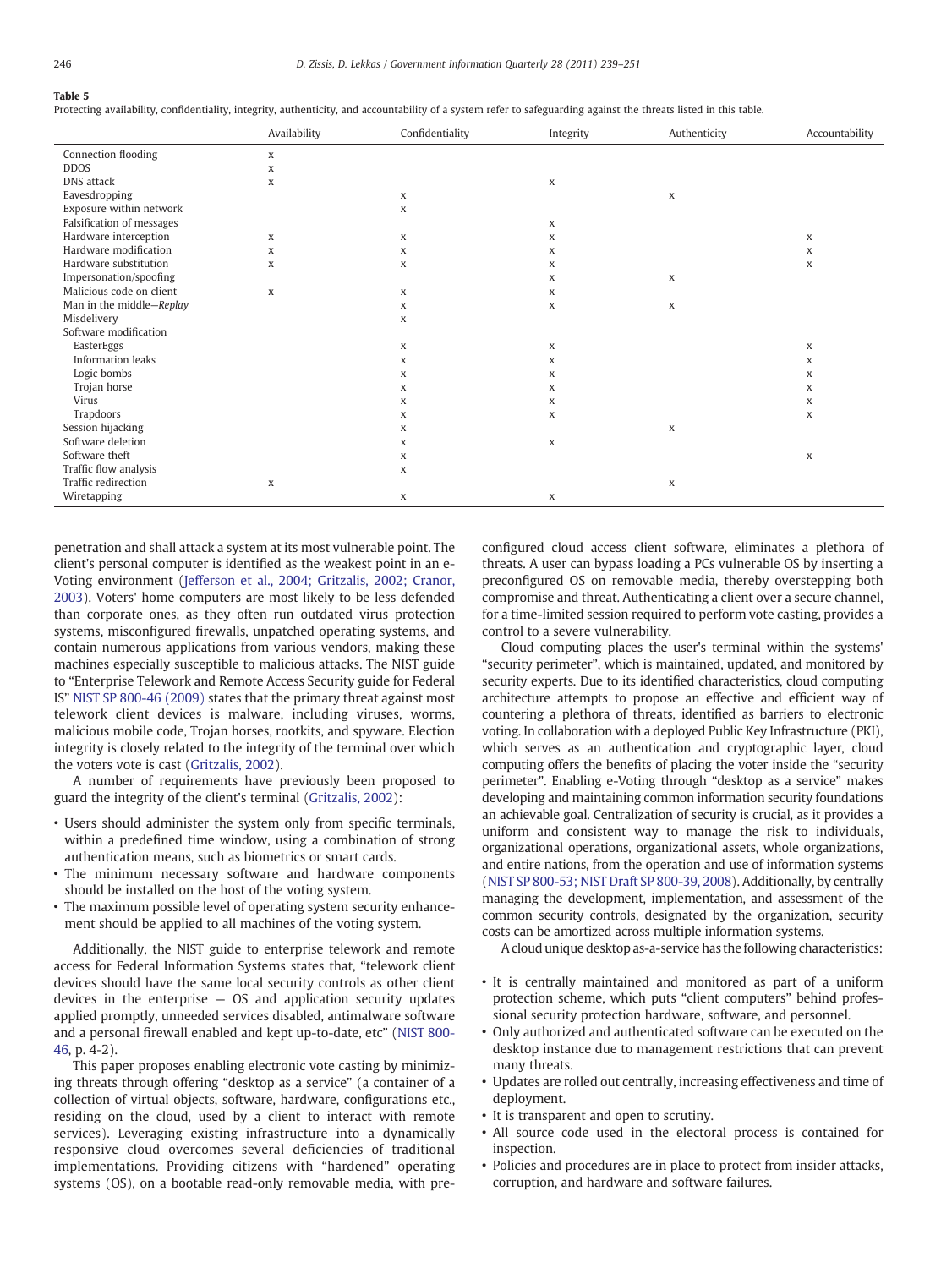Documented below are recommendations of controls that can assist in reducing a number of previously identified threats and vulnerabilities [\(Table 6](#page-9-0)) (Pfleeger & Pfl[eeger, 2006; National Institute](#page-11-0) [of Standards and Technology \(NIST\), 2009; Sun Microsystems, 2009;](#page-11-0) [Reese, 2009; Peter Mell, 2009](#page-11-0)). These baseline security controls are, at most, in accordance with the tailoring guidance provided in [NIST](#page-11-0) [Special Publication 800-53 \(2007\), NIST Draft SP 800-39 \(2008\)](#page-11-0) and, generally speaking, they meet the OMB definition of adequate security for federal information systems, although a number of restrictions do not apply in a cloud environment. During their initial publication, cloud computing deployment models had not been considered; to amend this, NIST is planning a series of publications.

Controls and countermeasures deployed through the adoption of cloud computing architecture attempt to counter previously identified threats.

#### 4.4.1. Controlling hardware-specific threats

On many occasions, attacks on sophisticated information systems have boiled down to deliberate assaults on hardware equipment. An attack against an electronic election could essentially be carried out by destroying the physical servers used in an election. A key characteristic of cloud architecture is geographical independence. The lack of knowledge of a server's location provides an interesting physical security benefit, as it becomes nearly impossible for a motivated attacker to use a physical vector to compromise the system. Additionally, data dispersal in the cloud "slices" information through sophisticated algorithms and stores data across different geographical locations. These technological characteristics contribute to high redundancy and availability achieved in the cloud ([Reese,](#page-11-0) [2009](#page-11-0)).

High risk cloud infrastructures have the ability to realize distinct but overlapping availability zones. An availability zone can be conceptually mapped to a physical data center, with the security feature of having distinct physical infrastructures. Spanning virtual servers on multiple availability zones achieves geographical redundancy. Virtualization technology enables the inexpensive generation of redundancies, which span data centers and enable rapid recovery in the occurrence of disaster.

#### 4.4.2. Controlling software-specific threats

Personal computers are often overloaded with software, developed by many different vendors. At any point an employee could consciously leave a backdoor, thereby creating opportunities for attacks against an electronic voting system. Backdoors, when placed in software, could be activated when a user tries to cast a vote (timebombs), thereby invisibly monitoring or subverting the voting process. Providing a certified hardened OS on a bootable media, creates a secure thin client, open to extensive audits, generating unparalleled client side trust. This thin client would then be used to access the remote cloud desktop. In the cloud, it is possible to forbid uncertified software modifications, as updates and installations would be performed centrally to avoid threatening the systems integrity. Additionally, software installations can be restricted at a management level, eliminating the threat of installing malicious software on the system. In the event of a successfully deployed attack that modifies/ deletes a voter's vote, all implicated software is contained and open to extensive audits. It is a fundamental requirement of an e-Voting system that all operations related to electronic voting, be logged and monitored ([Gritzalis, 2002](#page-11-0)). A remote desktop on a cloud computing infrastructure (virtual instance), government owned and centrally monitored, would be open to extensive audits and to public scrutiny due to the adoption of open APIs, open data formats and open source models ([Wardley at al., 2009](#page-12-0)).

In addition to the risk from pre-installed applications, there is a threat from remote attackers. Such an attacker might gain control of a computer without being detected. For example, an attacker could exploit security vulnerability in the software on a voter's computer. One of the identified benefits of cloud computing is the centralization of information and uniformity of security infrastructure, which can offer the ability to accurately address identified vulnerabilities across all clients. In addition, providing a "desktop within the clouds," makes it possible to overcome the exploitation of any vulnerability that could have been identified on a standard bootable OS or on the application contained within it. Updates can be rolled out effectively, as soon as the vulnerability has been identified, overcoming the drawback of "publishing day to update". The cloud provides a user interface that allows both the user and the IT administrators to easily manage the provisioned resources throughout the life cycle of the service request, effectively changing the installed software; removing servers; increasing or decreasing the allocated processing power, memory, or storage; and even starting, stopping, and restarting servers. These are self-service functions that can be performed 24 h a day and take only minutes to perform. By contrast, in a non-cloud environment, it could take hours or days for someone to have a server restarted or hardware or software configurations changed ([IBM,](#page-11-0) [2009](#page-11-0)).

An attacker could attempt to exploit a vulnerability identified in a web server. In a traditional data center, rolling out security patches across an entire infrastructure is time consuming and risky. Due to the virtualization characteristics of cloud computing, increased efficiency is achieved. Virtual servers or instances are launched from a machine image. A machine image is a prototype which is copied onto a virtual server's hard drive every time an instance is launched. Updates and modifications are performed on a single image, which is successfully used to re-launch the virtual servers. In the cloud, rolling out a patch or update across the infrastructure takes three steps:

- Patching of machine images with new security updates,
- Testing the results, and
- Re-launching virtual serves.

Virus attacks impose an immense threat to such a system and traditional antivirus software would not be able to efficiently defend the system from such attacks. Specific antivirus tools can be provided as an additional cloud service to enhance end users' security coverage. A pure cloud antivirus solution relies on a detection set that resides on internet servers, or "in the cloud". A lightweight desktop agent is used to query this detection set. e-Voting systems are targets of system-specific viruses; it is imperative that effective solutions are created that can immediately deal with identified malicious code, preventing the propagation throughout the system. Cloud antivirus programs reduce the publishing delay to zero and allow for quicker innovation. They are more efficient and faster, providing security experts the ability to fine-tune their detection logic. After the identification of malicious code, server images can be hardened to protect against it and new server instances loaded. A proposed solution makes use of a Network Identification System and a centralized Host Intrusion Detection System which respectively monitors the system servers and network for anything unusual.

#### 4.4.3. Controlling network specific threats

Attacks can be directed at a network's availability, or one of its services, but normally such attacks are focused on any IT services of which the network is an agent. Common attacks falling into this category include denial of service attacks, attempts to breach a firewall, and attempts to breach a router. Denial of Service (DoS) and Distributed Denial of Service (DDoS) attacks, involve attempts to make a computer resource unavailable to its intended users. Commonly, these attacks involve simply saturating the target machine with external internet requests. One of the most critical characteristics of cloud computing is its elasticity due to the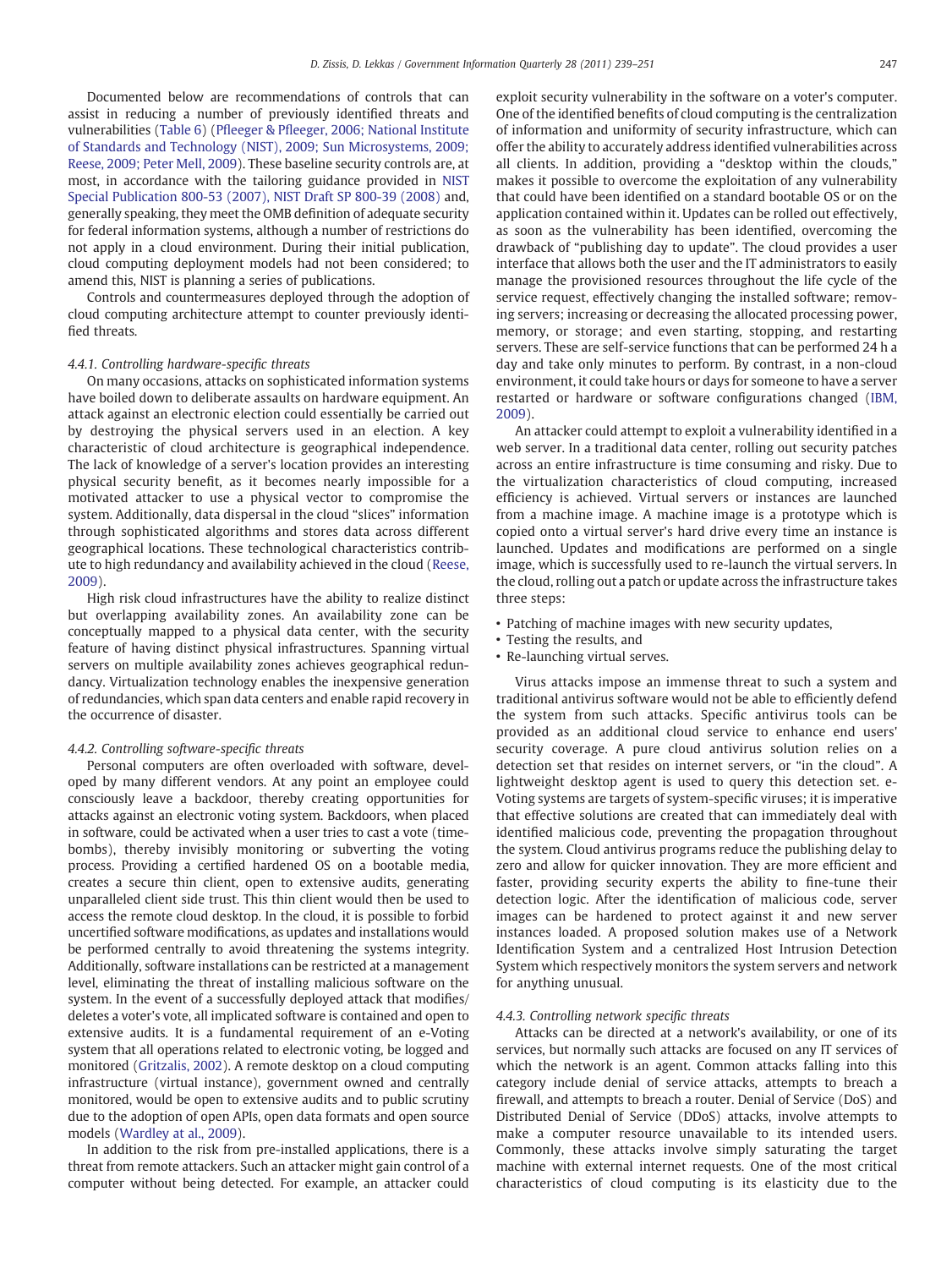#### <span id="page-9-0"></span>Table 6

Controls and countermeasures deployed through the adoption of cloud computing architecture, which attempt to counter previously identified threats.

|                                                                                                                           |                                                                                                                                                                 |                                                          |                                 |                                                                                                                |                                 | Characteristics of cloud computing architecture                                                                                               |                                                                                             |                      |                                                             |                                                                                                                    |                                                                              |                                                                              |                                                          |                                                                                                                                      |  |
|---------------------------------------------------------------------------------------------------------------------------|-----------------------------------------------------------------------------------------------------------------------------------------------------------------|----------------------------------------------------------|---------------------------------|----------------------------------------------------------------------------------------------------------------|---------------------------------|-----------------------------------------------------------------------------------------------------------------------------------------------|---------------------------------------------------------------------------------------------|----------------------|-------------------------------------------------------------|--------------------------------------------------------------------------------------------------------------------|------------------------------------------------------------------------------|------------------------------------------------------------------------------|----------------------------------------------------------|--------------------------------------------------------------------------------------------------------------------------------------|--|
|                                                                                                                           | Centralization/unified security architecture                                                                                                                    |                                                          |                                 |                                                                                                                |                                 |                                                                                                                                               | Open free<br><b>Economies Location</b><br>of scale independence software/<br>centralization |                      |                                                             | Reliability                                                                                                        |                                                                              |                                                                              |                                                          |                                                                                                                                      |  |
|                                                                                                                           | AC: access control, IA: identification and authentication, SC: systems and<br>communications protection, AU: audit and accountability, CP: contingency planning |                                                          |                                 |                                                                                                                |                                 |                                                                                                                                               | CP: contingency planning AU: audit and CP: contingency planning<br>accountability           |                      |                                                             |                                                                                                                    |                                                                              |                                                                              |                                                          |                                                                                                                                      |  |
|                                                                                                                           | On-demand Controlled<br>user security execution<br>controls                                                                                                     | environment transit                                      |                                 | <b>Encryption Perimeter</b><br>at rest and security (IDS,<br>firewall, one<br>time<br>authentications) attacks | against<br>network              | Hypervisor Real-time Advanced Low-cost Provision of<br>protection detection honeynet disaster<br>of system capabilities recovery<br>tampering |                                                                                             | storage<br>solutions | data zones<br>(e.g., by<br>and data country)                | Disclosability/Data                                                                                                | and dispersal                                                                |                                                                              | of services                                              | Fault tolerance Rapid re- Automated VLAN<br>transparency fragmentation and reliability constitution replication capabilities         |  |
| Identified Hardware modification<br>Treats Hardware substitution<br>e-Voting Hardware interception                        |                                                                                                                                                                 |                                                          |                                 |                                                                                                                |                                 |                                                                                                                                               | $\mathbf X$<br>$\mathbf x$<br>$\mathbf x$                                                   |                      |                                                             | $\boldsymbol{\mathsf{X}}$<br>$\mathbf X$<br>$\mathbf X$                                                            |                                                                              | $\mathbf x$<br>$\mathbf X$<br>$\mathbf X$                                    | $\mathbf X$<br>$\mathbf x$<br>$\mathbf x$                |                                                                                                                                      |  |
| Software modification<br>• Trapdoors<br>• EasterEggs<br>• Logic bombs<br>• Information leaks<br>• Virus<br>• Trojan horse | $\,$ X<br>$\boldsymbol{\mathsf{X}}$<br>$\mathbf x$<br>$\mathbf x$<br>$\mathbf x$<br>$\mathbf x$                                                                 | $\mathbf X$<br>$\mathbf x$<br>X<br>X<br>$\mathbf x$<br>X |                                 | X<br>$\mathbf x$<br>X<br>X<br>$\mathbf x$<br>X                                                                 |                                 | X<br>$\mathbf x$<br>$\mathbf x$<br>X<br>$\mathbf x$<br>X                                                                                      | X<br>$\mathbf x$<br>X<br>$\mathbf x$<br>$\mathbf x$<br>X                                    |                      |                                                             | $\mathbf X$<br>$\mathbf X$<br>$\boldsymbol{\mathsf{X}}$<br>$\mathbf x$<br>$\mathbf x$<br>$\boldsymbol{\mathsf{X}}$ | X<br>$\mathbf X$<br>$\mathbf X$<br>$\mathbf X$<br>$\mathbf X$<br>$\mathbf X$ | X<br>$\mathbf x$<br>$\mathbf X$<br>$\mathbf X$<br>$\mathbf X$<br>$\mathbf X$ | $\mathbf x$<br>$\mathbf x$<br>X<br>X<br>$\mathbf x$<br>X | $\,$ X<br>$\,$ X<br>$\boldsymbol{\mathsf{X}}$<br>$\boldsymbol{\mathsf{X}}$<br>$\boldsymbol{\mathsf{X}}$<br>$\boldsymbol{\mathrm{X}}$ |  |
| Software deletion<br>Software theft<br>Malicious code on<br>client<br>Man in the                                          | $\mathbf x$<br>X<br>$\mathbf X$                                                                                                                                 | X<br>X<br>$\mathbf{x}$                                   | X<br>X                          | X<br>X<br>$\boldsymbol{\mathrm{X}}$<br>X                                                                       |                                 | X<br>X                                                                                                                                        | X<br>X<br>$\mathbf x$                                                                       |                      |                                                             | $\mathbf X$<br>$\mathbf X$<br>$\mathbf{x}$                                                                         | $\mathbf X$<br>$\mathbf X$<br>X                                              | X<br>X<br>X                                                                  | X<br>X                                                   | X<br>X                                                                                                                               |  |
| middle-Replay<br>Impersonation/<br>spoofing<br>Falsification of                                                           |                                                                                                                                                                 |                                                          | X<br>X                          | X<br>X                                                                                                         |                                 | X                                                                                                                                             |                                                                                             |                      |                                                             | $\mathbf X$<br>$\boldsymbol{\mathsf{X}}$                                                                           |                                                                              |                                                                              |                                                          |                                                                                                                                      |  |
| messages<br>DNS attack<br><b>DDOS</b><br>Connection flooding<br>Traffic redirection                                       |                                                                                                                                                                 |                                                          | X<br>$\mathbf x$<br>X           | X<br>$\mathbf X$<br>$\boldsymbol{\mathsf{X}}$                                                                  | X<br>$\mathbf X$<br>$\mathbf X$ | $\mathbf x$                                                                                                                                   |                                                                                             |                      | $\boldsymbol{\mathsf{X}}$<br>$\boldsymbol{\mathsf{X}}$<br>X | $\mathbf X$<br>$\mathbf{x}$<br>X                                                                                   |                                                                              | X<br>$\mathbf{x}$                                                            |                                                          | X<br>X<br>X                                                                                                                          |  |
| Session hijacking<br>Eavesdropping<br>Wiretapping<br>Misdelivery<br>Exposure within                                       |                                                                                                                                                                 |                                                          | X<br>X<br>$\mathbf x$<br>X<br>X | $\mathbf x$<br>X                                                                                               | X                               | X<br>X<br>$\mathbf x$<br>$\mathbf x$<br>X<br>X                                                                                                |                                                                                             |                      |                                                             | $\boldsymbol{\mathsf{X}}$<br>X                                                                                     |                                                                              |                                                                              |                                                          | $\mathbf X$<br>X<br>X                                                                                                                |  |
| network<br>Traffic flow analysis                                                                                          |                                                                                                                                                                 |                                                          | X                               | X                                                                                                              | X                               | X<br>$\mathbf X$                                                                                                                              |                                                                                             |                      |                                                             |                                                                                                                    |                                                                              |                                                                              |                                                          |                                                                                                                                      |  |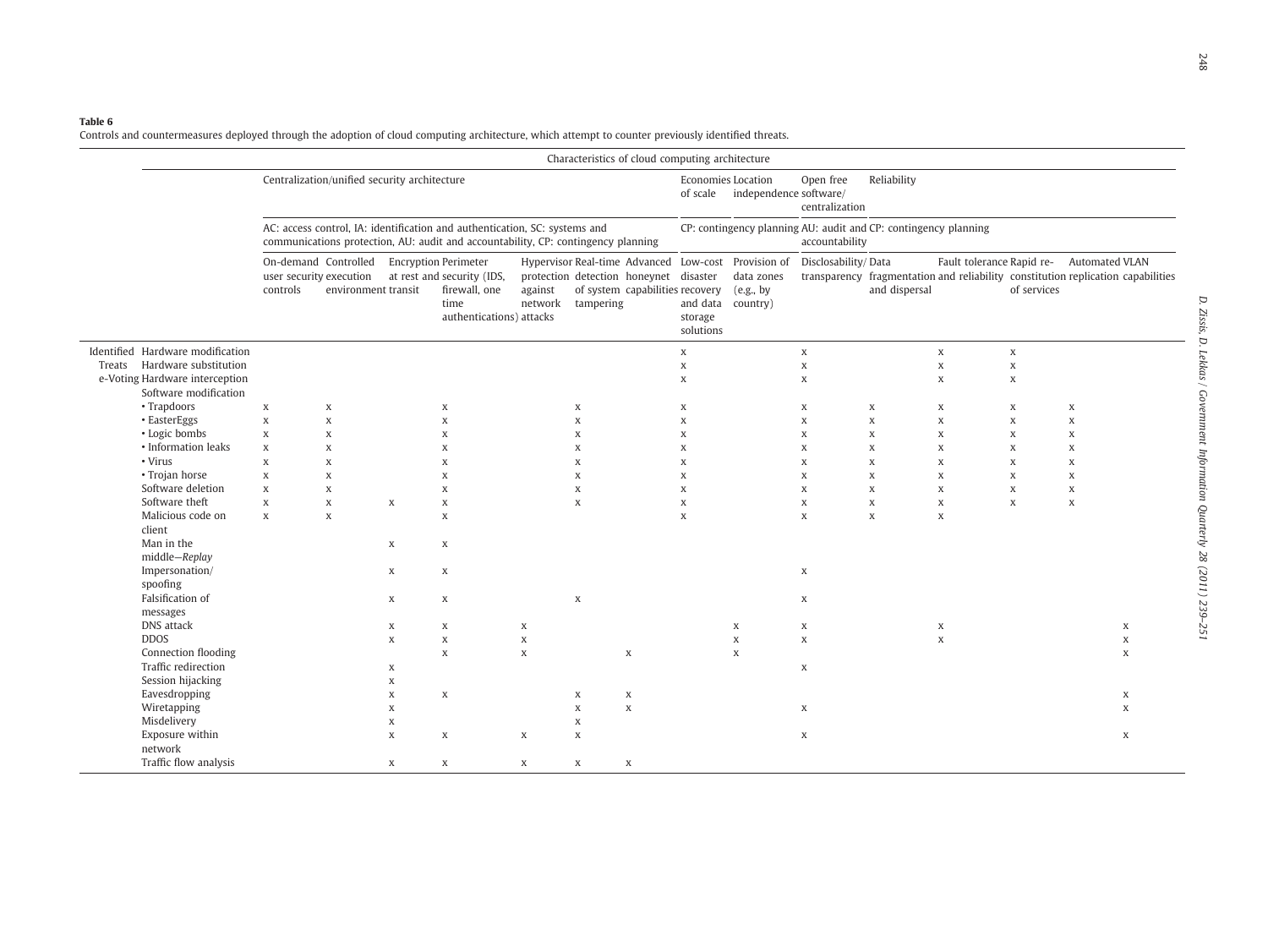virtualization of servers. Information systems using a cloud computing infrastructure are able to respond to peaks in traffic with the creation of additional virtual servers. Elasticity, in combination with network filtering techniques available through a uniform security solution, can provide an effective and efficient response to network attacks such as DDoS. Network intrusion detection systems can provide adequate protection on the "systems perimeter".

Digital signatures and blind signatures based on PKI infrastructure allow for a horizontal infrastructure for both authentication and integrity features. PKI and encryption applications can make use of the cloud feature of the architecture, to provide hybrid solutions, enhanced by back-end security modules such as Hardware Security Module (HSM) devices. As a whole, PKI infrastructures and cryptography can benefit significantly from the cloud architecture, as an abstraction now exists between local security devices and network devices. Public key encryption is used to encrypt data in transit, ephemeral data on virtual instances, data storages, and network traffic.

The Serve security report [\(Jefferson et al., 2004, 2007](#page-11-0)) summarized a number of specific threats to electronic voting systems and points out the inefficiency of traditional architecture countermeasures to control these. In the following table the threats identified are weighed against the controls imposed by a cloud computing infrastructure.

A Cloud computing approach, complemented by several cryptographic technologies and supplementary controls, can assist in reducing previously identified threats and vulnerabilities (Table 7).

### 5. Assessment and future development

The cloud computing model offers a number of benefits, security and operational related, economic and business drivers, as opposed to traditional models. Leveraging existing IT infrastructure by adopting a cloud model, achieves a number of goals identified by initiatives and global regulations. e-Governments succeed in implementing a totally integrated presence, which has the ability to cross departments and layers of government, thereby increasing effectiveness and efficiency of services provided. In addition, organizational processes are improved while promoting a sustainable low carbon economy. Enabling secure electronic voting reinforces electronic democracy, as it targets at increasing deliberation in a bottom up method. It also increases efficiency and effectiveness of the electoral process and provides a macroeconomic, cost-efficient method for increasing election accuracy. In addition to increasing usability and accessibility, these Information Systems also aim at increasing transparency and openness in democracy. By providing more inclusive services, the social, geographical, and digital barriers experienced by numerous citizens are reduced.

As cloud computing is still in an embryonic stage, a number of identified challenges must still be overcome in order for it to succeed in the long run. These include the following:

- Legal complications of global data fragmentation. As data spans across diverse geographical locations and physical borders, legal barriers present themselves. Privacy and security has to be safeguarded with a regulatory legal framework. The cloud model, raises serious jurisdiction issues.
- Political issues. The cloud spans many borders and may be the ultimate form of globalization. Specific political groups may oppose this model.
- Security of virtual OSs in the cloud.
- Issues of cryptography.

Cloud computing has emerged as one of the most promising innovations of recent times in the field of information technology, with many advantages over traditional methods and models. In the long run, cloud computing's ability to overcome the previously identified challenges will define its acceptance and success.

#### 6. Conclusion

In the future, cloud computing will inevitably support a surplus of information systems, as the benefits, specifically in the field of Information and Communication security, outnumber its shortcomings. Cloud computing offers a deployment architecture, which has the ability to address a number of vulnerabilities recognized in traditional IS. Cost effectiveness, geographical location independence, scalability, reliability, elasticity, and security are crucial aspects to the success of any information system, particularly e-Government. By reaping these benefits, e-Government can target a broader audience with a more inclusive, effective, and efficient platform. e-Voting is an element of electronic democracy which has previously fuelled concerns about privacy and security. It is becoming clear that electronic voting systems can enhance trust, as today's voting processes lack transparency and audit ability. As Information Systems and Communication Technologies are silently being integrated into different stages of the electoral process globally, it has become a necessity that we explore methods that enable secure electronic voting, while researching controls with the ability to reduce threats. The basic question in electoral administration no longer focuses on

Table 7

A Cloud computing approach, complemented by several cryptographic technologies and supplementary controls, can assist in reducing previously identified threats and vulnerabilities.

| Threat                                                         | Traditional architecture countermeasures                                                                                                                               | Cloud architecture proposed solution controls                                                                                                   |
|----------------------------------------------------------------|------------------------------------------------------------------------------------------------------------------------------------------------------------------------|-------------------------------------------------------------------------------------------------------------------------------------------------|
| Trojan horse attack on PC to<br>prevent voting                 | Can mitigate risk with careful control of PC software; reason for failure may<br>never be diagnosed                                                                    | Contained environment/software modifications disabled/client<br>security applications/HIDS/auditability                                         |
| On screen<br>electioneering                                    | Voter can do nothing to prevent this; requires new law                                                                                                                 | On screen electioneering can be prevented by making it technically<br>infeasible to gain access onto the voter's terminal                       |
|                                                                |                                                                                                                                                                        | Disabled though desktop as a service, only encrypted<br>communications permitted                                                                |
| kinds)                                                         | Spoofing of system (various None exist; likely to go undetected; launchable by anyone in the world                                                                     | Encryption/authentication/digital signatures/perimeter security/<br>client desktop is within security perimeter                                 |
| Client tampering                                               | None exist for all possible mechanisms. Too difficult to anticipate all attacks;<br>most likely never diagnosed                                                        | Client environment centrally protected monitored/contained/<br>within security perimeter/auditability                                           |
| Insider attack on system<br>servers                            | None within SERVE architecture; voter verified ballots needed; likely<br>undetected                                                                                    | Transparency, openness, data fragmentation and dispersal,<br>cryptography                                                                       |
| System-specific virus                                          | Virus checking software can catch known viruses, but not new ones; likely to<br>go undetected                                                                          | Real time detection of system tampering/on demand user security<br>controls                                                                     |
| Trojan horse attack on PC to<br>change votes or spy on<br>them | Can mitigate risk with careful control of PC software; harder to control at<br>cybercafe, or other institutionally managed networks; attack likely to go<br>undetected | Real time detection of system tampering/client environment<br>centrally protected monitored/contained/within security<br>perimeter/auditability |
| <b>DDOS</b>                                                    | Network filtering                                                                                                                                                      | Elasticity in combination with network filtering techniques,<br>management layer is able to monitor traffic 24/7, centralized<br>annroach       |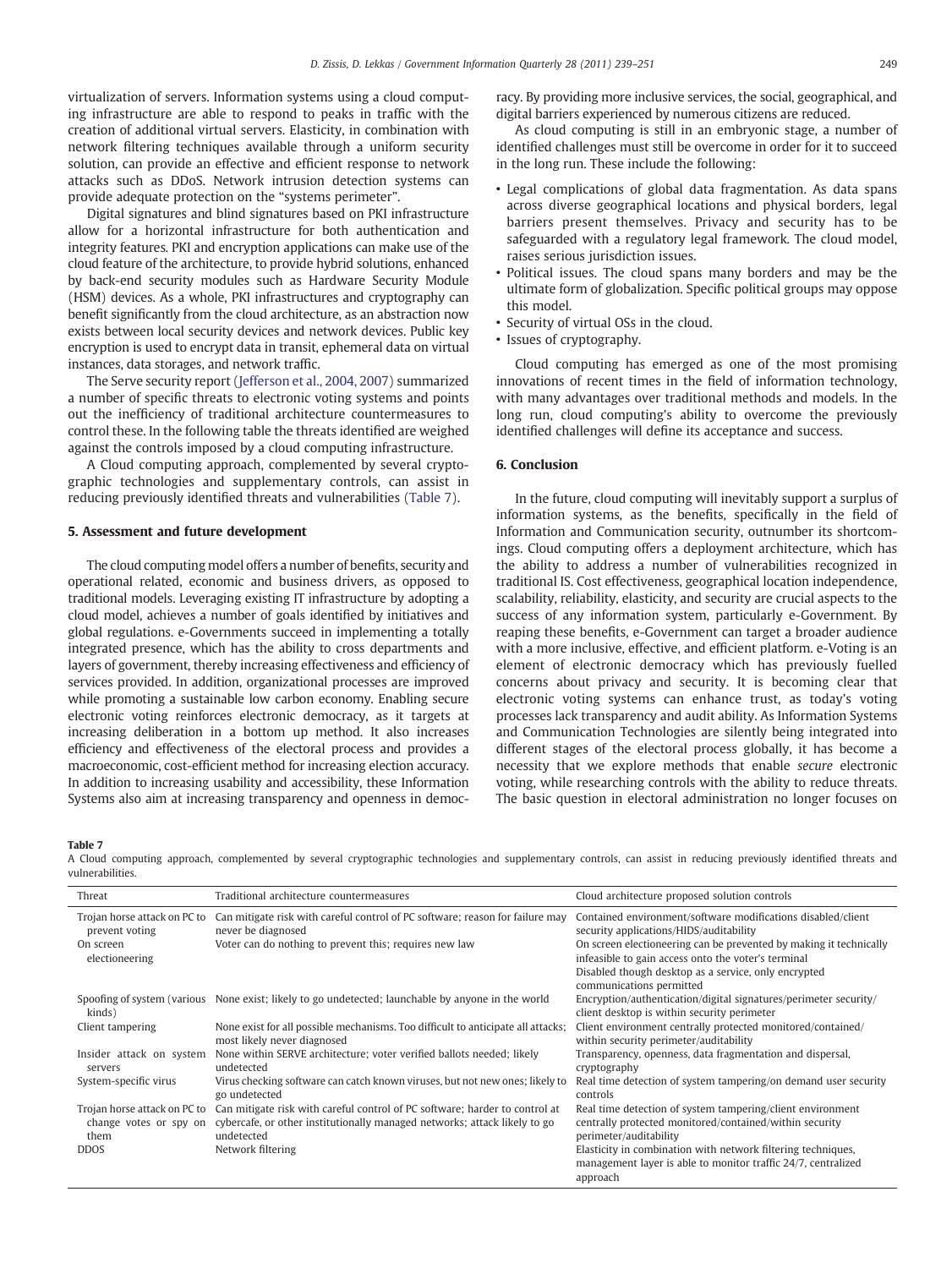<span id="page-11-0"></span>whether ICT should be accepted in the electoral process, but rather on what kind of technology should be implemented, to what extent and what protection mechanisms should be applied. A combination of cloud computing and cryptography can address a number of the identified threats in cloud computing (i.e. integrity, confidentiality, authenticity, and availability of data and communications), effectively enabling secure electronic voting. Electronic voting can greatly benefit from the cloud computing model and hybrid architecture. The proposed e-Citizen cloud system includes the following identified characteristics:

- Centralization of security that would provide a uniform and consistent way to manage risk.
- Adoption of a common security foundation throughout the federal institutions and citizens information systems.
- Government-owned private cloud infrastructure offering desktop as SaS and a plethora of other tools including, email, security tools, etc.
- Encrypted access to service using PKI-based cryptography.
- Encryption of data at rest and in flight to the clouds.
- Data replicated over the clouds (on and off clouds) and across availability zones for data redundancy.
- Network intrusion detection on the system perimeter and real time detection of system tampering, (centralized Host Intrusion Detection Systems), providing a single access point based on PKI to all e-Government services.
- Centrally maintained and monitored, updates rolled out uniformly.

This paper investigated the advantages and disadvantages of adopting a cloud solution for electronic government deployed information systems. Following a thorough analysis of electronic voting security issues and vulnerabilities, the countermeasures offered by the adoption of a cloud architecture were reported. A proposed hybrid solution of electronic voting, making use of the described architecture, overcomes a number of IS security issues and has the capacity to reestablish trust in all Government election processes. It is crucial that further research is conducted in the field of electronic voting security, through official trials and pilots, before any solution is adopted for binding elections, as the integrity of the electoral system is at stake.

### References

- Bekkers, V. J., & Zouridis, S. (1999). Electronic service delivery in public administration: Some trends and issues. International Review of Administrative Sciences, 65(2), 183−196, doi:[10.1177/0020852399652004.](http://dx.doi.org/10.1177/0020852399652004)
- Buchsbaum, T. M. (2004). E-voting: International developments and lessons learnt. Electronic Voting in Europe Technology, Law, Politics and Society, 31−34.
- Buyya, R., Yeo, C. S., & Venugopal, S. (2008). Market-oriented cloud computing: Vision, hype, and reality for delivering IT services as computing utilities. Computing Research Repository - CORR, 5−13.
- Buyya, R., Yeo, C. S., Venugopal, S., Broberg, J., & Brandic, I. (2009). Cloud computing and emerging IT platforms: Vision, hype, and reality for delivering computing as the 5th utility. Future Generation Computer Systems, 25(6), 599−616.
- Capgemini (2009). 8th benchmark measurement, November 2009. European Commission, Directorate General For Information Society And Media.
- Clive Sanford, J. R. (2007, Decemberr). Characterizing e-participation. International Journal of Information Management, 27(6), 406−421.
- Council of Europe, Committee of Ministers (2004). Recommendation Rec(2004)11 of the Committee of Ministers to member states on legal, operational and technical standards for e-voting.
- Cranor, L. (2003). In search of the perfect voting technology: No easy answers. In D. A. Gritzalis (Ed.), Secure electronic voting: Advances in information security (pp. 17−30). Norwell, MA: Kluwer Academic Publishers.
- Deutsch, K. W. (1963). The nerves of government: Mode/s of political communication and control. New York: Free Press.
- DiCaterino, A., & Pardo, T. A. (1996). The World Wide Web as a universal interface to government services. E-Government Act of 2002. Retrieved May 10, 2003, from,. [http://www.ctg.albany.edu/resources/abstract/itt96-2.html.](http://www.ctg.albany.edu/resources/abstract/itt96-2.html)

EU Ministerial Declaration on e-Government. (2009). Malmö, Sweden.

- Fuchs, C., Bernhaupt, R., Hartwig, C., Kramer, M. A., & Maier, U. (2006). Broadening eParticipation: Rethinking ICTs and participation. Internet Research 7.0. Brisbane, Australia: Association of Internet Researchers.
- Ghere, R. K., & Young, B. A. (1998). The cyber-management environment: Where technology and ingenuity meet public purpose and accountability. Public Administration and Management: An Interactive Journal, 3(1) Retrieved December 1, 2010 from:. [http://www.pamij.com/gypaper.html.](http://www.pamij.com/gypaper.html)
- Gritzalis, D. (2002). Principles and requirements for a secure e-voting system.  $\frac{1}{2}$ Computers & Security, 21(6), 539–556.
- Heeks, R. (1998). Information systems and public sector accountability. The University of Manchester, Institute for Development, Policy and Management Information, Systems, Technology and Government: Working Papers Series, Number 1/1998.
- Heeks, R. (1999). Information technology, government and development: Workshop report.
- Heeks, R. (2001a). Building e-governance for development: A framework for national and donor action.The University of Manchester, Institute for Development, policy and management information, systems, technology and government: Working papers series Retrieved December 15, 2010 from. [http://www.man.ac.uk/idpm/idpm\\_dp.](http://www.man.ac.uk/idpm/idpm_dp.htm#ig) [htm#ig](http://www.man.ac.uk/idpm/idpm_dp.htm#ig).
- Heeks, R. (2001b). Understanding e-governance for development. The University of Manchester, Institute for Development, policy and management information, systems, technology and government: Working papers series, number 11/2001.
- IBM (2009). Seeding the clouds: Key infrastructure elements for cloud computing.: IBM Retrieved December 1, 2010, from. [http://www-35.ibm.com/services/in/cio/pdf/](http://www-35.ibm.com/services/in/cio/pdf/oiw03022usen.pdf) [oiw03022usen.pdf.](http://www-35.ibm.com/services/in/cio/pdf/oiw03022usen.pdf)
- Jaeger, P. T. (2003). The endless wire: E-Government as a global phenomenon. Government Information Quarterly, 20(4), 323−331.
- Jefferson, D., Rubin, A. D., & Simons, B. (2007). A comment on the May 2007 DoD report on voting technologies for UOCAVA citizens. Retrieved December 1, 2010, from. [http://www.servesecurityreport.org/SERVE\\_Jr\\_v5.3.pdf.](http://www.servesecurityreport.org/SERVE_Jr_v5.3.pdf)
- Jefferson, D., Rubin, A. D., Simons, B., & Wagner, D. (2004). A security analysis of the secure electronic registration and voting experiment (SERVE). Retrieved December 1, 2010, from. <http://www.servesecurityreport.org/paper.pdf>.
- La Porte, T. M., De Jong, M., & Demchak, C. C. (1999). Public organizations on the World Wide Web: Empirical correlates of administrative openness. Retrieved December 1, 2010, from. [http://www.cyprg.arizona.edu/publications/correlat.rtf.](http://www.cyprg.arizona.edu/publications/correlat.rtf)
- McClure, C. R., & Bertot, J. C. (2000). The Chief Information Officer (CIO): Assessing its impact. Government Information Quarterly, 17(1), 7−12.
- McGregor, E. B., Jr. (2001). Web page accountability: The case of public schools. Bloomington, IN: Paper presented at the National Public Management Research Conference.
- Memorandum for chief information officers (2007). Planning guidance for Trusted Internet Connections (TIC). Washington, United States..
- MIT (2001). Voting: What is, what could be, report of the CalTech MIT Voting Technology Project.
- Mohen, J., & Glidden, J. (2001). The case for internet voting. Communications of the ACM, 44(1), 72−85.
- Montagna, J. M. (2005). A framework for the assessment and analysis of electronic government proposals. Electronic Commerce Research and Applications, 4(3), 204−219.
- Naone, E. (2009). Technology overview: Conjuring clouds. MIT Technology Review, July/August. Retrieved December 15, 2010, from. [http://www.technologyreview.](http://www.technologyreview.com/computing/22606/?a=f) [com/computing/22606/?a=f.](http://www.technologyreview.com/computing/22606/?a=f)
- National Institute of Standards and Technology (NIST) (2009). US Federal Cloud Computing Initiative RFQ (GSA). U.S. government.
- NISp, & Peter Mell, T. G. (2009). The NIST definition of cloud computing. National Institute of Standards and Technology, Information Technology Laboratory.
- NIST Draft SP 800-39 (2008). Managing risk from information systems: An organization perspective. National Institute of Standards and Technology.
- NIST Draft SP 800-53 (2007). Recommended Security Controls for Federal Information Systems and Organizations: National Institute of Standards and Technology.
- NIST SP 800-53 (2008). Recommended security controls for federal information systems. National Institute of Standards and Technology.
- NIST SP 800-53A (2008). Guide for assessing the security controls in federal information systems. National Institute of Standards and Technology.
- NIST SP 800-59 (2003). Guideline for identifying an information system as a national security system. National Institute of Standards and Technology.
- NIST Special Publication 800-60 (2008). Guide for mapping types of information and information systems to security categories. Volume I. National Institute of Standards and Technology.
- NIST SP 800-46 (2009). Guide to enterprise telework and remote access security. National Institute of Standards and Technology.
- Open Government Iniative (2009). Memorandum for the heads of executive departments and agencies, Washington, US. .
- Parycek, P. S. (2003). Electronic democracy: Chances and risks for municipalities. E-Democracy: Technology, right and politics. Vienna: OCG.
- Peter Mell, T. G. (2009). Effectively and securely using the cloud computing paradigm. : NIST, Information Technology Laboratory.
- Pfleeger, C., & Pfleeger, S. (2006). Security in computing. Upper Saddle River, NJ: Prentice Hall.
- Reese, G. (2009). Cloud application architectures: Building applications and infrastructure in the cloud. Sebastopol, CA: O'Reilly Media.
- Riera, A., & Brown, A. R. (2003). Bringing confidence to electronic voting. Electronic Journal of e-Government, 1(1), 1−64.
- Sun Microsystems (2009). Introduction to cloud computing architecture. White paper. Retrieved from,. [http://webobjects.cdw.com/webobjects/media/pdf/Sun\\_Cloud-](http://webobjects.cdw.com/webobjects/media/pdf/Sun_CloudComputing.pdf)[Computing.pdf](http://webobjects.cdw.com/webobjects/media/pdf/Sun_CloudComputing.pdf).
- U.S. Federal Cloud Computing Initiative (July 30, 2009). Retrieved December 1, 2010, from. [http://www.scribd.com/doc/17914883/US-Federal-Cloud-Computing-Initia](http://www.scribd.com/doc/17914883/US-Federal-Cloud-Computing-Initiative-RFQ-GSA)[tive-RFQ-GSA](http://www.scribd.com/doc/17914883/US-Federal-Cloud-Computing-Initiative-RFQ-GSA).
- U.S. Public Law 107 347 E-Government Act of 2002, H.R. 2458, December 17, 2002.